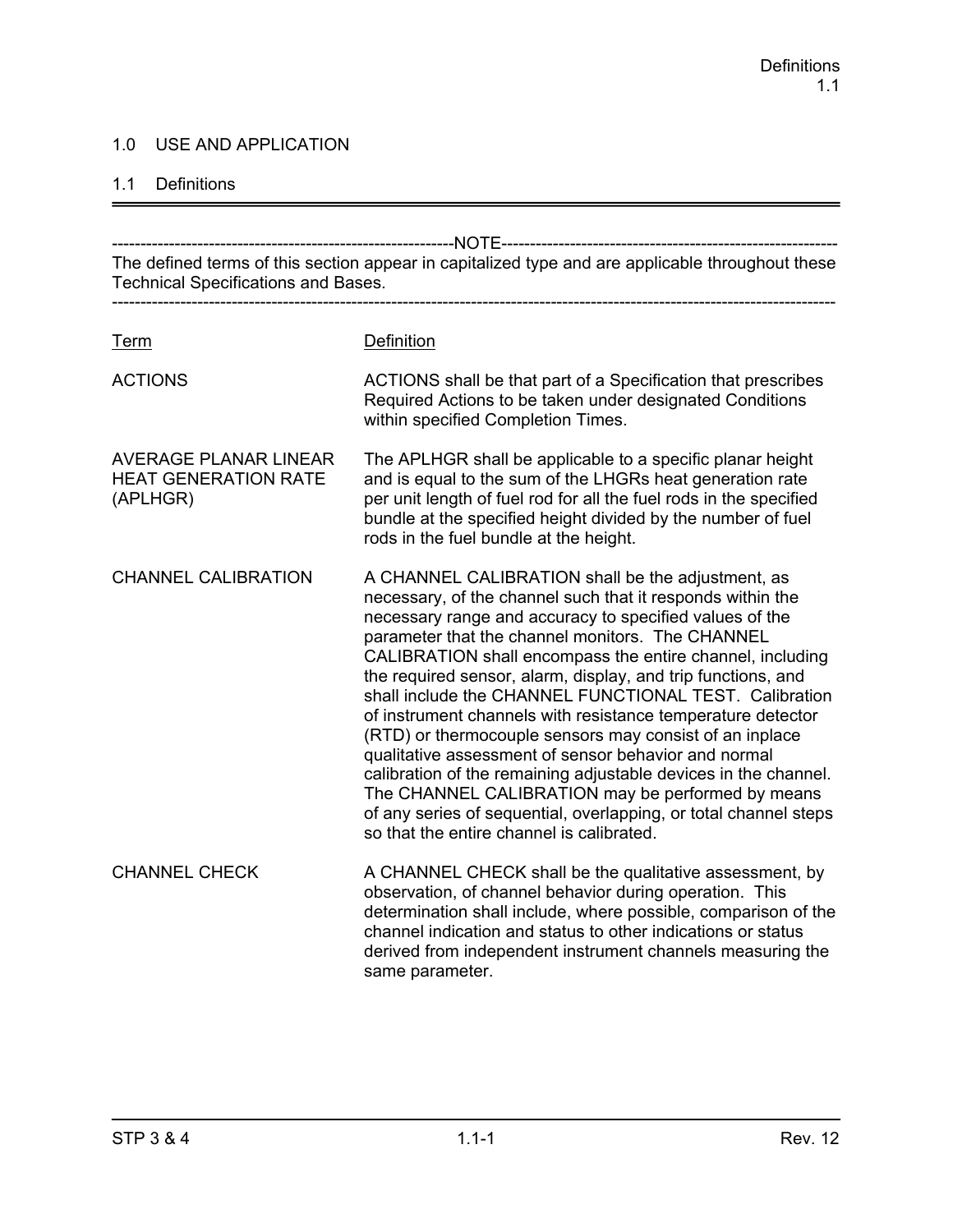| <b>CHANNEL FUNCTIONAL</b><br><b>TEST</b>       | A CHANNEL FUNCTIONAL TEST shall be the injection of a<br>simulated or actual signal into the channel as close to the<br>sensor as practicable to verify OPERABILITY, including<br>required alarm, interlock, display, and trip functions, and<br>channel failure trips. The CHANNEL FUNCTIONAL TEST for<br>those instruments controlled by TS 5.5.2.11, Setpoint Control<br>Program, shall include adjustments, as necessary, such that<br>the setpoints are within the necessary range and accuracy.<br>The CHANNEL FUNCTIONAL TEST may be performed by<br>means of any series of sequential, overlapping, or total<br>channel steps so that the entire channel is tested.                                                  |
|------------------------------------------------|------------------------------------------------------------------------------------------------------------------------------------------------------------------------------------------------------------------------------------------------------------------------------------------------------------------------------------------------------------------------------------------------------------------------------------------------------------------------------------------------------------------------------------------------------------------------------------------------------------------------------------------------------------------------------------------------------------------------------|
| <b>COMPREHENSIVE</b><br><b>FUNCTIONAL TEST</b> | A COMPREHENSIVE FUNCTIONAL TEST (CoFT) is a set of<br>tests that exercises each RPS, ESF, and MSIV closure<br>Function by simulating accident events that exercise the inputs<br>and outputs of the SSLC, NMS, PRRM, RPS/MSIV actuation<br>logic and ESF actuation logic. A CoFT also simulates power<br>failures, measures CPU and network performance, runs<br>microprocessor-specific and application-specific diagnostics.<br>Test inputs include out-of-range conditions to verify<br>OPERABILITY of the SSLC electronics, alarms and displays.                                                                                                                                                                         |
| <b>CORE ALTERATION</b>                         | CORE ALTERATION shall be the movement of any fuel,<br>sources, or other reactivity control components within the<br>reactor vessel with the vessel head removed and fuel in the<br>vessel. Movement of startup range neutron monitors, local<br>power range monitors, traversing incore probes, or special<br>movable detectors (including undervessel replacement) is not<br>considered a CORE ALTERATION. In addition, control rod<br>movement with other than the normal control rod drive is not<br>considered a CORE ALTERATION provided there are no fuel<br>assemblies in the associated core cell. Suspension of CORE<br>ALTERATIONS shall not preclude completion of movement of<br>a component to a safe position. |
| <b>CORE OPERATING LIMITS</b><br>REPORT (COLR)  | The COLR is the unit specific document that provides cycle<br>specific parameter limits for the current reload cycle. These<br>cycle specific limits shall be determined for each reload cycle<br>in accordance with Specification 5.7.1.5 Plant operation within<br>these limits is addressed in individual Specifications.                                                                                                                                                                                                                                                                                                                                                                                                 |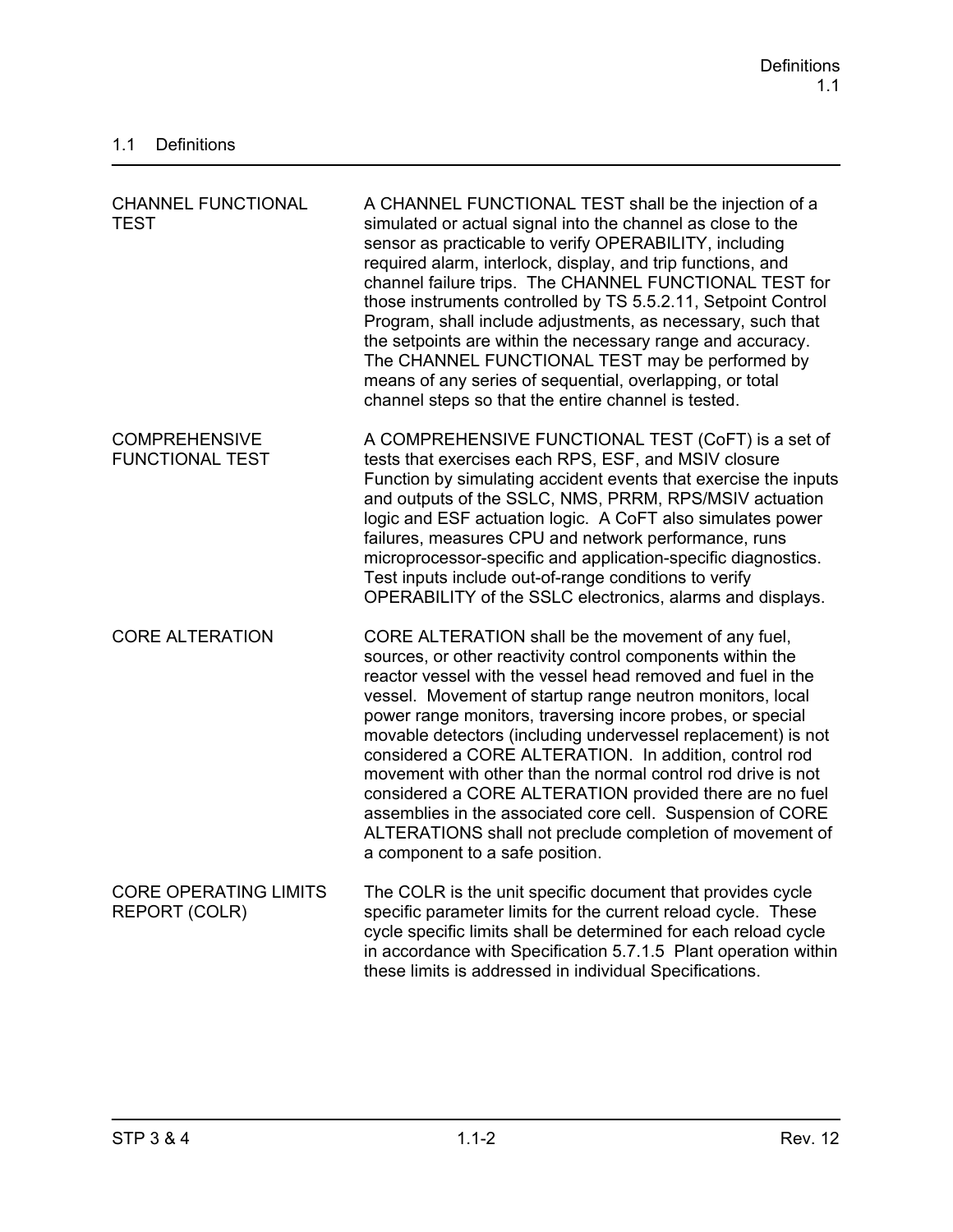| <b>DIVISION FUNCTIONAL TEST</b>                                               | The injection of simulated or actual signals into a division as<br>close to the sensors as practicable to verify OPERABILITY of<br>SENSOR CHANNELS and LOGIC CHANNELS in that<br>division. The DIVISION FUNCTIONAL TEST for those<br>instruments controlled by TS 5.5.2.11, Setpoint Control<br>Program, shall include adjustments, as necessary, such that<br>the setpoints are within the necessary range and accuracy.<br>The DIVISION FUNCTIONAL TEST may be performed by<br>means of a series of sequential or overlapping steps. The test<br>shall comprise all the equipment from the DTF inputs to<br>LOGIC CHANNEL outputs. This test shall also verify that the<br>inputs to the DTFs are the same as the information presented<br>at the control room indicators. |
|-------------------------------------------------------------------------------|------------------------------------------------------------------------------------------------------------------------------------------------------------------------------------------------------------------------------------------------------------------------------------------------------------------------------------------------------------------------------------------------------------------------------------------------------------------------------------------------------------------------------------------------------------------------------------------------------------------------------------------------------------------------------------------------------------------------------------------------------------------------------|
| <b>DOSE EQUIVALENT I-131</b>                                                  | DOSE EQUIVALENT I-131 shall be that concentration of I-131<br>(microcuries/gram) that alone would produce the same thyroid<br>dose as the quantity and isotopic mixture of I-131, I-132, I-133,<br>I-134, and I-135 actually present. The thyroid dose conversion<br>factors used for this calculation shall be those listed in Table III<br>of TID-14844, AEC, 1962, "Calculation of Distance Factors for<br>Power and Test Reactor Sites" or those listed in Table E-7 of<br>Regulatory Guide 1.109, Rev. 1, NRC, 1977 or ICRP 30,<br>Supplement to Part 1, pages 192-212, Table titled "Committed"<br>Dose Equivalent in Target Organs or Tissues per Intake of<br>Unit Activity."                                                                                        |
| <b>Ē-AVERAGE</b><br><b>DISINTEGRATION ENERGY</b>                              | E shall be the average (weighted in proportion to the<br>concentration of each radionuclide in the reactor coolant at the<br>time of sampling) of the sum of the average beta and gamma<br>energies per disintegration (in MeV) for isotopes, other than<br>iodines, with half lives > 15 minutes, making up at least 95% of<br>the total noniodine activity in the coolant.                                                                                                                                                                                                                                                                                                                                                                                                 |
| <b>EMERGENCY CORE</b><br><b>COOLING SYSTEM (ECCS)</b><br><b>RESPONSE TIME</b> | The ECCS RESPONSE TIME shall be that time interval from<br>when the monitored parameter exceeds its ECCS initiation<br>setpoint at the channel sensor until the ECCS equipment is<br>capable of performing its safety function (i.e., the valves travel<br>to their required positions, pump discharge pressures reach<br>their required values, etc.). Times shall include diesel<br>generator starting and sequence loading delays, where<br>applicable. The response time may be measured by means of<br>any series of sequential, overlapping, or total steps so that the<br>entire response time is measured.                                                                                                                                                           |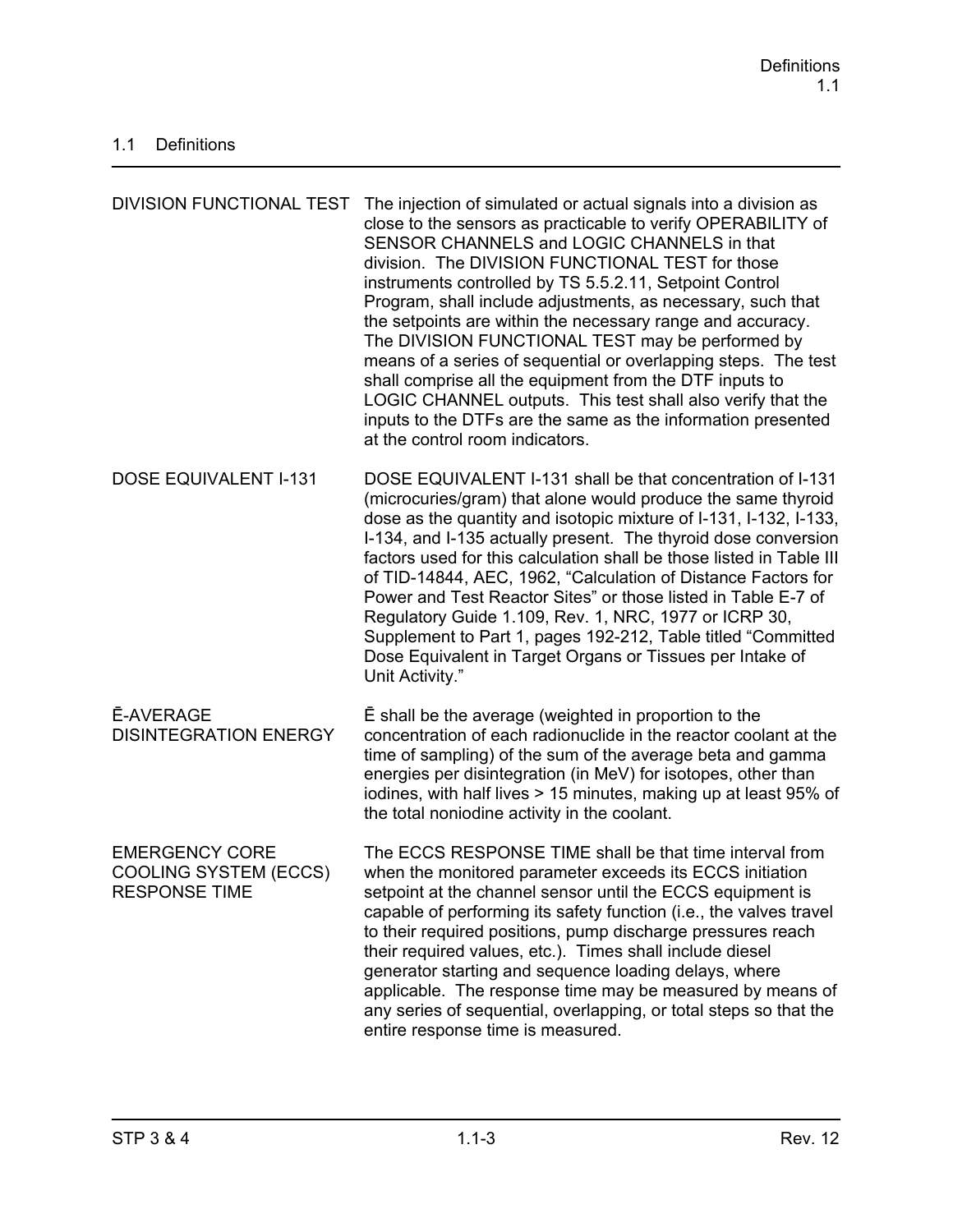| <b>ISOLATION SYSTEM</b><br><b>RESPONSE TIME</b> | The ISOLATION SYSTEM RESPONSE TIME shall be that<br>time interval from when the monitored parameter exceeds its<br>isolation initiation setpoint at the channel sensor until the<br>isolation valves travel to their required positions. Times shall<br>include diesel generator starting and sequence loading delays,<br>where applicable. The response time may be measured by<br>means of any series of sequential, overlapping, or total steps<br>so that the entire response time is measured. |    |                                                                                                                                                                                                                           |
|-------------------------------------------------|-----------------------------------------------------------------------------------------------------------------------------------------------------------------------------------------------------------------------------------------------------------------------------------------------------------------------------------------------------------------------------------------------------------------------------------------------------------------------------------------------------|----|---------------------------------------------------------------------------------------------------------------------------------------------------------------------------------------------------------------------------|
| <b>LEAKAGE</b>                                  |                                                                                                                                                                                                                                                                                                                                                                                                                                                                                                     |    | LEAKAGE shall be:                                                                                                                                                                                                         |
|                                                 | a.                                                                                                                                                                                                                                                                                                                                                                                                                                                                                                  |    | <b>Identified LEAKAGE</b>                                                                                                                                                                                                 |
|                                                 |                                                                                                                                                                                                                                                                                                                                                                                                                                                                                                     | 1. | LEAKAGE into the drywell such as that from pump<br>seals or valve packing, that is captured and<br>conducted to a sump or collecting tank; or                                                                             |
|                                                 |                                                                                                                                                                                                                                                                                                                                                                                                                                                                                                     | 2. | LEAKAGE into the drywell atmosphere from<br>sources that are both specifically located and<br>known either not to interfere with the operation of<br>leakage detection systems or not to be pressure<br>boundary LEAKAGE; |
|                                                 | b.                                                                                                                                                                                                                                                                                                                                                                                                                                                                                                  |    | <b>Unidentified LEAKAGE</b>                                                                                                                                                                                               |
|                                                 |                                                                                                                                                                                                                                                                                                                                                                                                                                                                                                     |    | All LEAKAGE into the drywell that is not identified<br>LEAKAGE;                                                                                                                                                           |
|                                                 | C.                                                                                                                                                                                                                                                                                                                                                                                                                                                                                                  |    | <b>Total LEAKAGE</b>                                                                                                                                                                                                      |
|                                                 |                                                                                                                                                                                                                                                                                                                                                                                                                                                                                                     |    | Sum of the identified and unidentified LEAKAGE;                                                                                                                                                                           |
|                                                 | d.                                                                                                                                                                                                                                                                                                                                                                                                                                                                                                  |    | <b>Pressure Boundary LEAKAGE</b>                                                                                                                                                                                          |
|                                                 |                                                                                                                                                                                                                                                                                                                                                                                                                                                                                                     |    | LEAKAGE through a nonisolable fault in a Reactor<br>Coolant System (RCS) component body, pipe wall, or<br>vessel wall.                                                                                                    |
| <b>LINEAR HEAT GENERATION</b><br>RATE (LHGR)    |                                                                                                                                                                                                                                                                                                                                                                                                                                                                                                     |    | The LHGR shall be the heat generation rate per unit length of<br>fuel rod. It is the integral of the heat flux over the heat transfer<br>area associated with the unit length.                                            |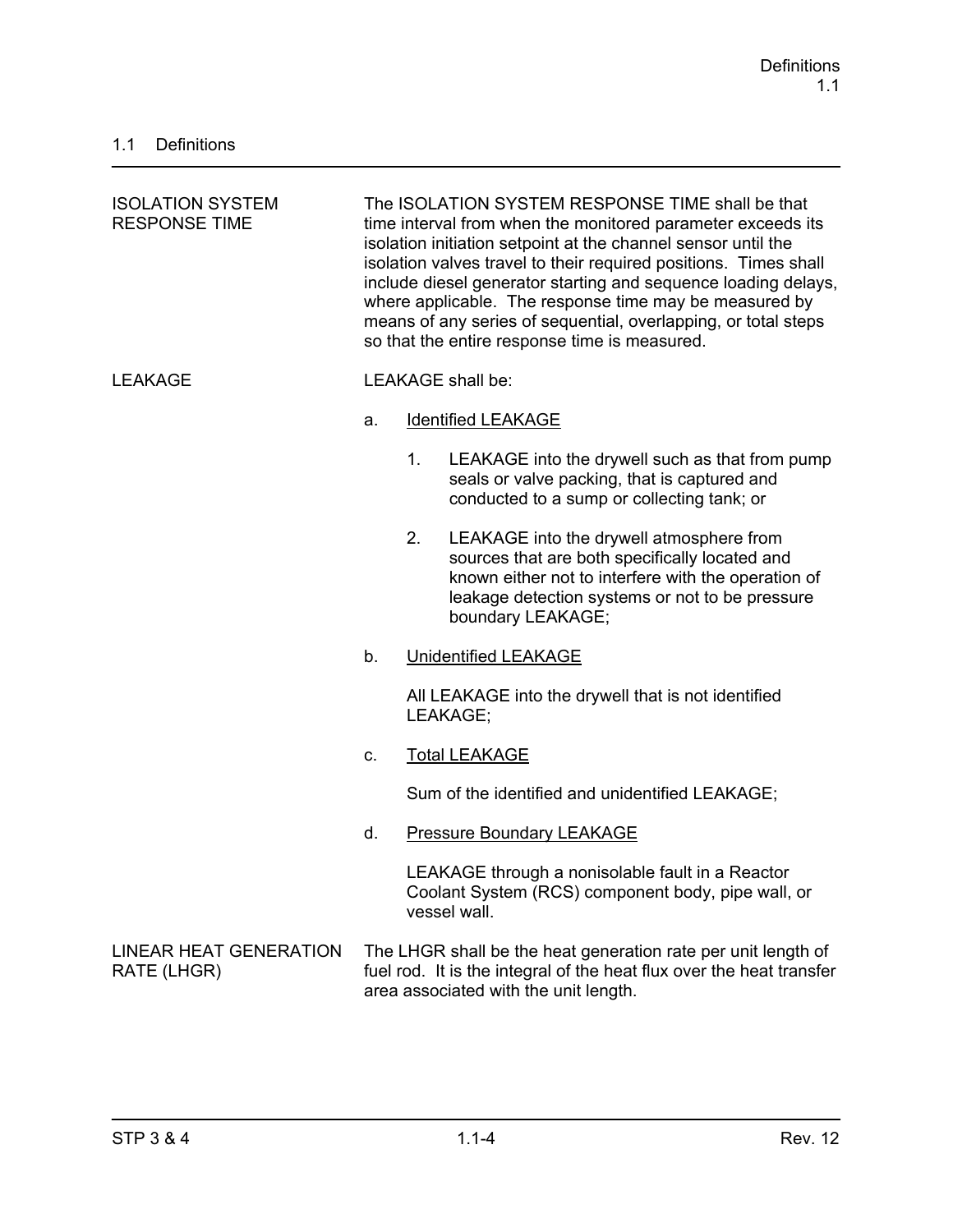| <b>LOGIC CHANNEL</b>                          | A LOGIC CHANNEL is defined as a set of interconnecting<br>hardware and software components that process the inputs to<br>produce an identifiable RPS trip signal or ESF actuation signal<br>within a division. For the RPS, this includes the trip signal's<br>associated TLF 2-out-of-4 voters, TLF bistable functions,<br>operator controls, interlocks, data transmission, alarms,<br>displays, division-of-sensors bypass, transmission lines out to<br>the OLU inputs. Each ESF function will include the ESF<br>actuation signal's associated DLC 2-out-of-4 voters, DLC<br>bistable functions, operator controls, interlocks, data<br>transmission, alarms, displays, division-of-sensors bypass,<br>DCF, and, as applicable, transmission lines out to the input of<br>the 2-out-of-2 voters. The ESF actuation signal includes the<br>system actuation signal and all its associated device actuation<br>signals generated in the DLC out to the 2-out-of-2 voter, if<br>present. |
|-----------------------------------------------|--------------------------------------------------------------------------------------------------------------------------------------------------------------------------------------------------------------------------------------------------------------------------------------------------------------------------------------------------------------------------------------------------------------------------------------------------------------------------------------------------------------------------------------------------------------------------------------------------------------------------------------------------------------------------------------------------------------------------------------------------------------------------------------------------------------------------------------------------------------------------------------------------------------------------------------------------------------------------------------------|
| <b>LOGIC SYSTEM</b><br><b>FUNCTIONAL TEST</b> | A LOGIC SYSTEM FUNCTIONAL TEST shall be a test of all<br>required logic components (i.e., all required relays and<br>contacts, trip functions, solid state logic elements, etc.) of a<br>logic path, from as close to the sensor as practicable up to, but<br>not including, the actuated device, to verify OPERABILITY.<br>The LOGIC SYSTEM FUNCTIONAL TEST may be performed<br>by means of any series of sequential, overlapping, or total<br>system steps so that the entire logic system is tested.                                                                                                                                                                                                                                                                                                                                                                                                                                                                                    |
| <b>MINIMUM CRITICAL POWER</b><br>RATIO (MCPR) | The MCPR shall be the smallest critical power ratio (CPR) that<br>exists in the core. The CPR is that power in the assembly that<br>is calculated by application of the appropriate correlation(s) to<br>cause some point in the assembly to experience boiling<br>transition, divided by the actual assembly operating power.                                                                                                                                                                                                                                                                                                                                                                                                                                                                                                                                                                                                                                                             |
| <b>MODE</b>                                   | A MODE shall correspond to any one inclusive combination of<br>mode switch position, average reactor coolant temperature,<br>and reactor vessel head closure bolt tensioning specified in<br>Table 1.1-1 with fuel in the reactor vessel.                                                                                                                                                                                                                                                                                                                                                                                                                                                                                                                                                                                                                                                                                                                                                  |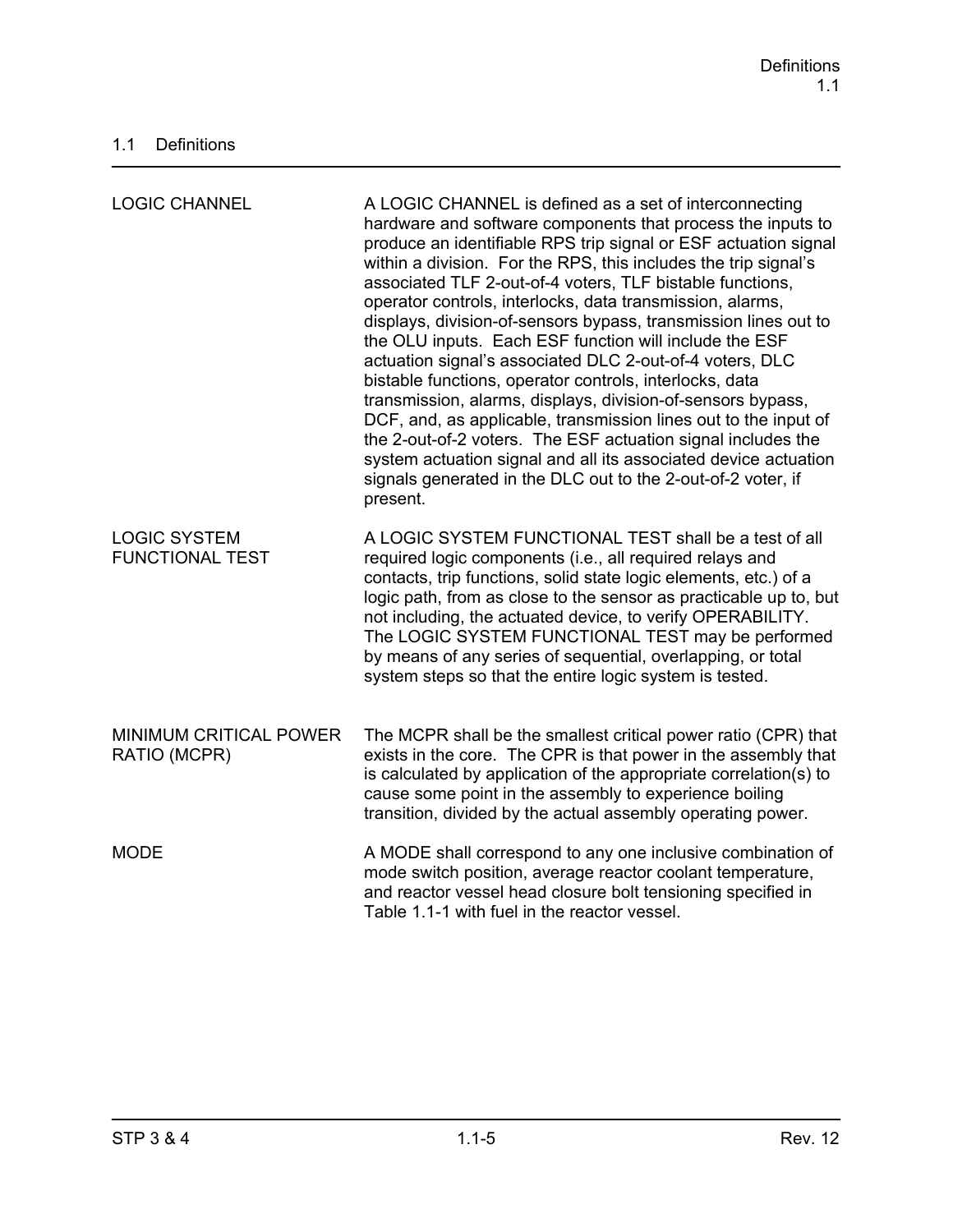| <b>OPERABLE - OPERABILITY</b>                   |                                                                                                                                                                                                                                                                                                                                                                                                                                                                                                                                                                                                                                                                                                                                                                                                                                                                                                                                                                               | A system, subsystem, division, component, or device shall be<br>OPERABLE or have OPERABILITY when it is capable of<br>performing its specified safety function(s) and when all<br>necessary attendant instrumentation, controls, displays,<br>normal or emergency electrical power, cooling and seal water,<br>lubrication, and other auxiliary equipment that are required for<br>the system, subsystem, division, component, or device to<br>perform its specified safety function(s) are also capable of<br>performing their related support function(s). |  |
|-------------------------------------------------|-------------------------------------------------------------------------------------------------------------------------------------------------------------------------------------------------------------------------------------------------------------------------------------------------------------------------------------------------------------------------------------------------------------------------------------------------------------------------------------------------------------------------------------------------------------------------------------------------------------------------------------------------------------------------------------------------------------------------------------------------------------------------------------------------------------------------------------------------------------------------------------------------------------------------------------------------------------------------------|--------------------------------------------------------------------------------------------------------------------------------------------------------------------------------------------------------------------------------------------------------------------------------------------------------------------------------------------------------------------------------------------------------------------------------------------------------------------------------------------------------------------------------------------------------------|--|
| <b>OUTPUT CHANNEL</b>                           | An OUTPUT CHANNEL is defined as a set of interconnected<br>components that process outputs from associated LOGIC<br>CHANNELS to produce an identifiable signal that deenergizes<br>scram solenoids, deenergizes MSIV Isolation solenoids, or<br>energizes ESF device actuators within a division. For the RPS,<br>this includes the signal's associated OLU, transmission lines,<br>manual divisional trip and reset switches, trip logic output<br>bypass switch, parallel load driver test switch, and scram pilot<br>valve solenoid load drivers. For the MSIVs, this includes the<br>signal's associated OLU, data transmission, manual divisional<br>isolation and reset switches, trip logic output bypass switch,<br>and MSIV isolation pilot valve solenoid load drivers. For the<br>ESF, this includes the signal's associated DLC or<br>2-out-of-2 voter, as applicable, ESF Output Channel Bypass<br>switch, and data transmission out to the ESF device actuator. |                                                                                                                                                                                                                                                                                                                                                                                                                                                                                                                                                              |  |
| <b>OUTPUT CHANNEL</b><br><b>FUNCTIONAL TEST</b> | An OUTPUT CHANNEL FUNCTIONAL TEST is the<br>injection of simulated or actual signals into the OUTPUT<br>CHANNEL to verify OPERABILITY.                                                                                                                                                                                                                                                                                                                                                                                                                                                                                                                                                                                                                                                                                                                                                                                                                                        |                                                                                                                                                                                                                                                                                                                                                                                                                                                                                                                                                              |  |
| <b>PHYSICS TESTS</b>                            | PHYSICS TESTS shall be those tests performed to measure<br>the fundamental nuclear characteristics of the reactor core and<br>related instrumentation.<br>These tests are:                                                                                                                                                                                                                                                                                                                                                                                                                                                                                                                                                                                                                                                                                                                                                                                                    |                                                                                                                                                                                                                                                                                                                                                                                                                                                                                                                                                              |  |
|                                                 | a.                                                                                                                                                                                                                                                                                                                                                                                                                                                                                                                                                                                                                                                                                                                                                                                                                                                                                                                                                                            | Described in Chapter 14, Initial Test Program of the<br>FSAR;                                                                                                                                                                                                                                                                                                                                                                                                                                                                                                |  |
|                                                 | b.                                                                                                                                                                                                                                                                                                                                                                                                                                                                                                                                                                                                                                                                                                                                                                                                                                                                                                                                                                            | Authorized under the provisions of 10 CFR 50.59; or                                                                                                                                                                                                                                                                                                                                                                                                                                                                                                          |  |
|                                                 | C.                                                                                                                                                                                                                                                                                                                                                                                                                                                                                                                                                                                                                                                                                                                                                                                                                                                                                                                                                                            | Otherwise approved by the Nuclear Regulatory<br>Commission.                                                                                                                                                                                                                                                                                                                                                                                                                                                                                                  |  |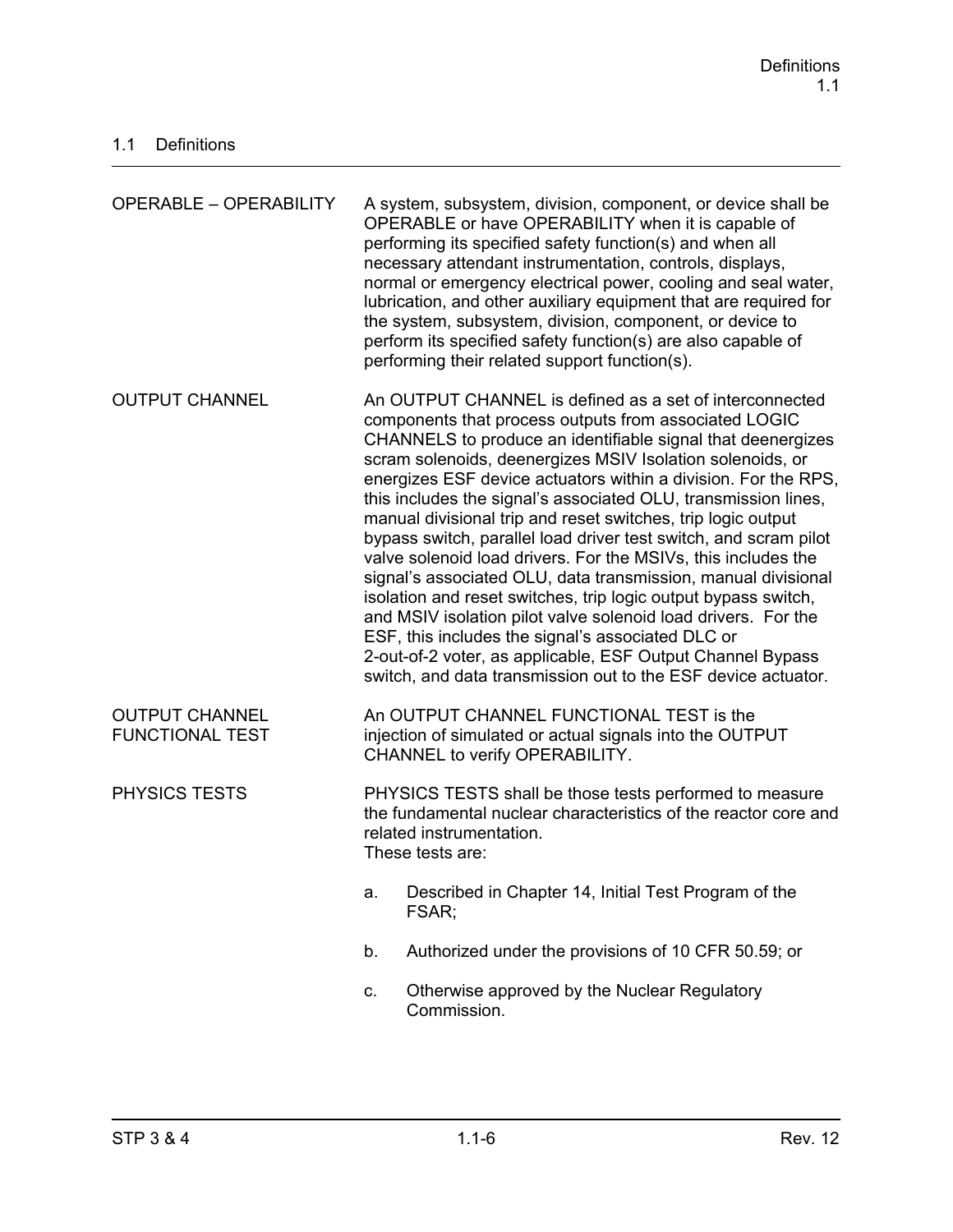| <b>PRESSURE AND</b><br><b>TEMPERATURE LIMITS</b><br><b>REPORT (PTLR)</b> | The PTLR is the unit specific document that provides the<br>reactor vessel pressure and temperature limits, including<br>heatup and cooldown rates, for the current reactor vessel<br>fluence period. These pressure and temperature limits shall<br>be determined for each fluence period in accordance with<br>Specification 5.7.1.6 Plant operation within these operating<br>limits is addressed in LCO 3.4.9, "RCS Pressure and<br>Temperature (P/T) Limits."                 |
|--------------------------------------------------------------------------|------------------------------------------------------------------------------------------------------------------------------------------------------------------------------------------------------------------------------------------------------------------------------------------------------------------------------------------------------------------------------------------------------------------------------------------------------------------------------------|
| <b>RATED THERMAL POWER</b><br>(RTP)                                      | RTP shall be a total reactor core heat transfer rate to the<br>reactor coolant of 3926 MWt.                                                                                                                                                                                                                                                                                                                                                                                        |
| <b>REACTOR PUMP TRIP</b><br>(RPT) SYSTEM<br><b>RESPONSE TIME</b>         | The RPT SYSTEM RESPONSE TIME shall be that time<br>interval from initial signal generation (by the associated<br>turbine stop valve limit switch or the turbine control valve<br>hydraulic oil pressure switch) to the trip of the inverters<br>associated with the reactor internal pumps adjustable speed<br>drives. The response time may be measured by means of any<br>series of sequential, overlapping, or total steps so that the<br>entire response time is measured.     |
| <b>REACTOR PROTECTION</b><br><b>SYSTEM (RPS) RESPONSE</b><br><b>TIME</b> | The RPS RESPONSE TIME shall be that time interval from<br>when the monitored parameter exceeds its RPS trip setpoint at<br>the channel sensor until de-energization of the scram pilot<br>valve solenoids. The response time may be measured by<br>means of any series of sequential, overlapping, or total steps<br>so that the entire response time is measured.                                                                                                                 |
| <b>SENSOR CHANNEL</b>                                                    | A SENSOR CHANNEL is defined as a set of interconnected<br>hardware and software components that process an<br>identifiable sensor signal within a division. This includes the<br>sensor, data acquisition, signal conditioning, data<br>transmission, alarms, displays, and all transmission lines in the<br>division and between divisions associated with the sensor<br>signal up to an input of a 2-out-of-4 voter or an input of a<br>bistable function within the TLF or DLC. |
| <b>SENSOR CHANNEL</b><br><b>CALIBRATION</b>                              | A SENSOR CHANNEL CALIBRATION is the adjustment, as<br>necessary, of the SENSOR CHANNEL such that it responds<br>within the specified range and accuracy to specified values of<br>the parameter that the SENSOR CHANNEL monitors. The<br>calibration may be performed by any series of sequential,                                                                                                                                                                                 |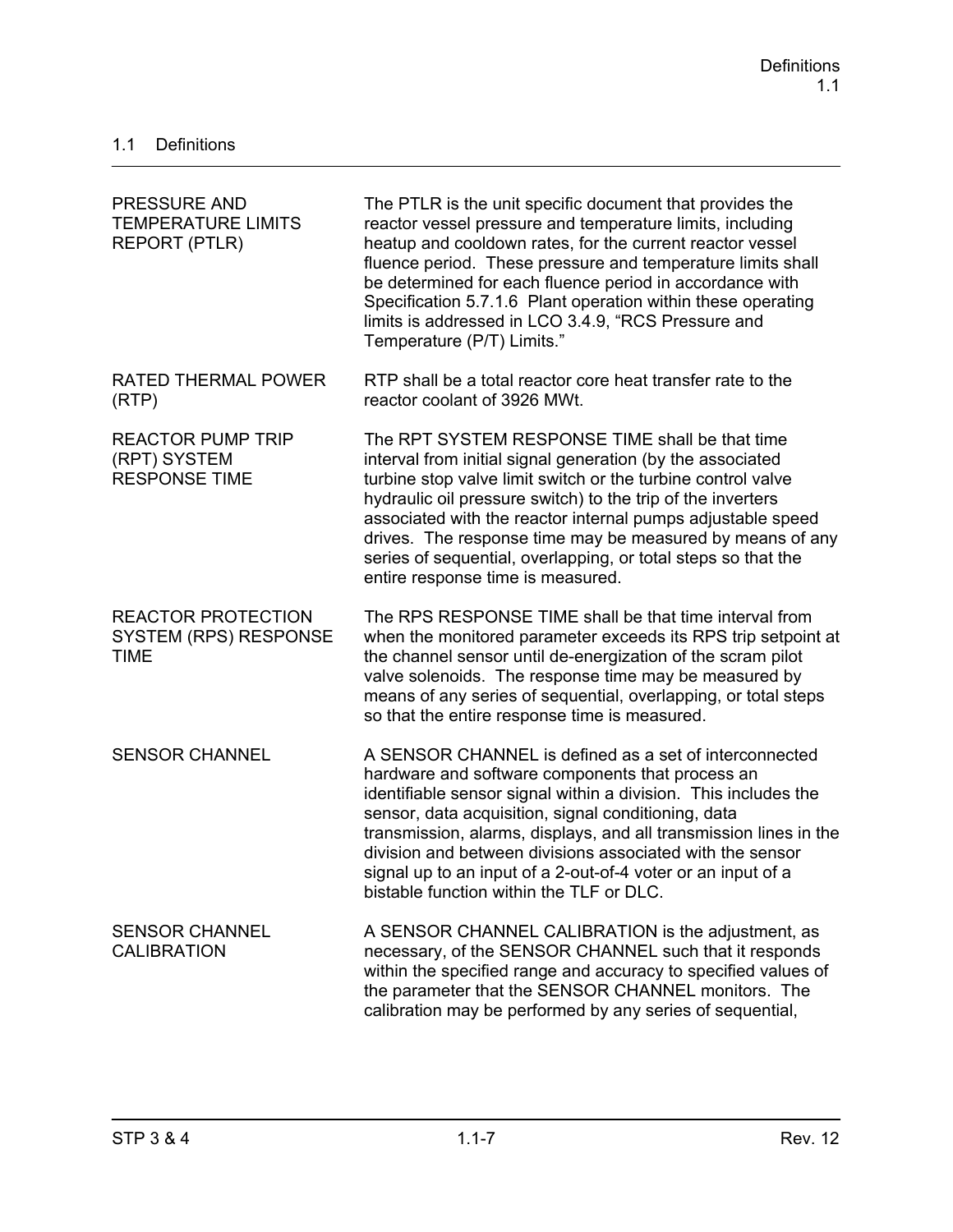| <b>SENSOR CHANNEL</b><br><b>CALIBRATION</b><br>(continued) | overlapping, or total SENSOR CHANNEL test steps so that<br>the entire SENSOR CHANNEL is calibrated. Calibration of<br>instrument channels with resistance temperature detector<br>(RTD) or thermocouple sensors shall consist of an inplace<br>cross calibration of the sensing elements and normal<br>calibration of the remaining adjustments in the channel.<br>Whenever a sensing element is replaced, the next required<br>inplace cross calibration consists of comparing the other<br>sensing elements with the recently installed sensing element. |
|------------------------------------------------------------|------------------------------------------------------------------------------------------------------------------------------------------------------------------------------------------------------------------------------------------------------------------------------------------------------------------------------------------------------------------------------------------------------------------------------------------------------------------------------------------------------------------------------------------------------------|
| <b>SENSOR CHANNEL CHECK</b>                                | A SENSOR CHANNEL CHECK is the qualitative assessment,<br>by observation, of a SENSOR CHANNEL's behavior during<br>operation. This observation shall include comparison of this<br>SENSOR CHANNEL's indication to other indications derived<br>from independent SENSOR CHANNELS. This check shall be<br>performed so as to examine as much of the SENSOR<br>CHANNEL as practicable.                                                                                                                                                                         |
| SHUTDOWN MARGIN (SDM)                                      | SDM shall be the amount of reactivity by which the reactor is<br>subcritical or would be subcritical assuming that:                                                                                                                                                                                                                                                                                                                                                                                                                                        |
|                                                            | The reactor is xenon free;<br>a.                                                                                                                                                                                                                                                                                                                                                                                                                                                                                                                           |
|                                                            | The moderator temperature is $20^{\circ}$ C; and<br>b.                                                                                                                                                                                                                                                                                                                                                                                                                                                                                                     |
|                                                            | All control rods are fully inserted except for the control<br>$\mathbf{C}$<br>rod pair of highest reactivity worth, which is assumed to<br>be fully withdrawn.                                                                                                                                                                                                                                                                                                                                                                                             |
|                                                            | With control rods not capable of being fully inserted, the<br>reactivity worth of these control rods must be accounted for in<br>the determination of SDM.                                                                                                                                                                                                                                                                                                                                                                                                 |
|                                                            | NOTE: A control rod pair consists of two control rods which<br>are connected to the same, shared scram accumulator. All<br>control rods share an accumulator except for the center control<br>rod which has its own accumulator.                                                                                                                                                                                                                                                                                                                           |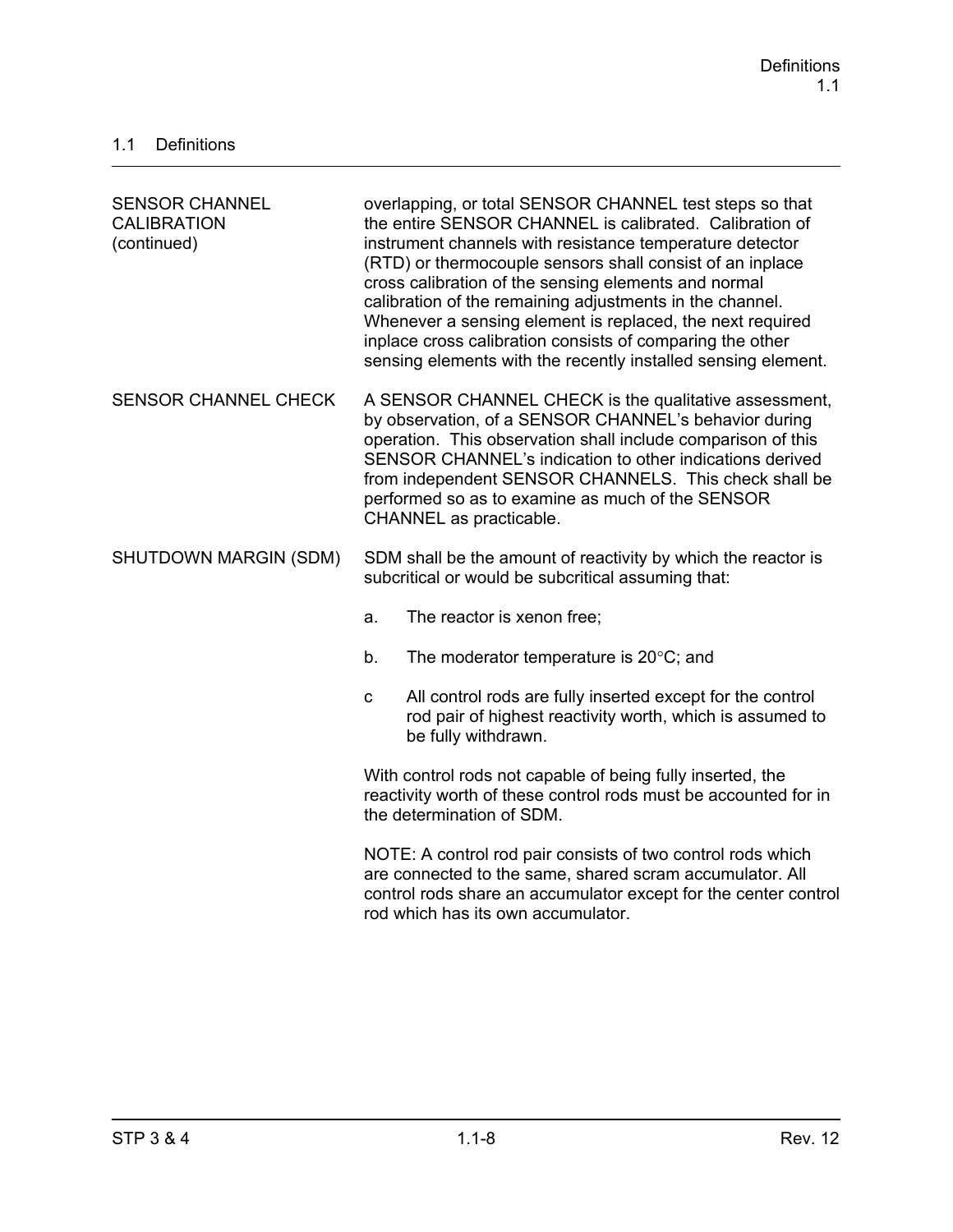| STAGGERED TEST BASIS                                 | A STAGGERED TEST BASIS shall consist of the testing of<br>one of the systems, subsystems, channels, or other<br>designated components during the interval specified by the<br>Surveillance Frequency, so that all systems, subsystems,<br>channels, or other designated components are tested during n<br>Surveillance Frequency intervals, where n is the total number<br>of systems, subsystems, channels, or other designated<br>components in the associated function. |  |
|------------------------------------------------------|----------------------------------------------------------------------------------------------------------------------------------------------------------------------------------------------------------------------------------------------------------------------------------------------------------------------------------------------------------------------------------------------------------------------------------------------------------------------------|--|
| <b>THERMAL POWER</b>                                 | THERMAL POWER shall be the total reactor core heat<br>transfer rate to the reactor coolant.                                                                                                                                                                                                                                                                                                                                                                                |  |
| <b>TURBINE BYPASS SYSTEM</b><br><b>RESPONSE TIME</b> | The TURBINE BYPASS SYSTEM RESPONSE TIME consists<br>of two components:                                                                                                                                                                                                                                                                                                                                                                                                     |  |
|                                                      | The time from initial movement of the main turbine stop<br>a.<br>valve or control valve until 80% of the turbine bypass<br>capacity is established; and                                                                                                                                                                                                                                                                                                                    |  |
|                                                      | The time from initial movement of the main turbine stop<br>b.<br>valve or control valve until initial movement of the turbine<br>bypass valve.                                                                                                                                                                                                                                                                                                                             |  |
|                                                      | The response time may be measured by means of any series<br>of sequential, overlapping, or total steps so that the entire<br>response time is measured.                                                                                                                                                                                                                                                                                                                    |  |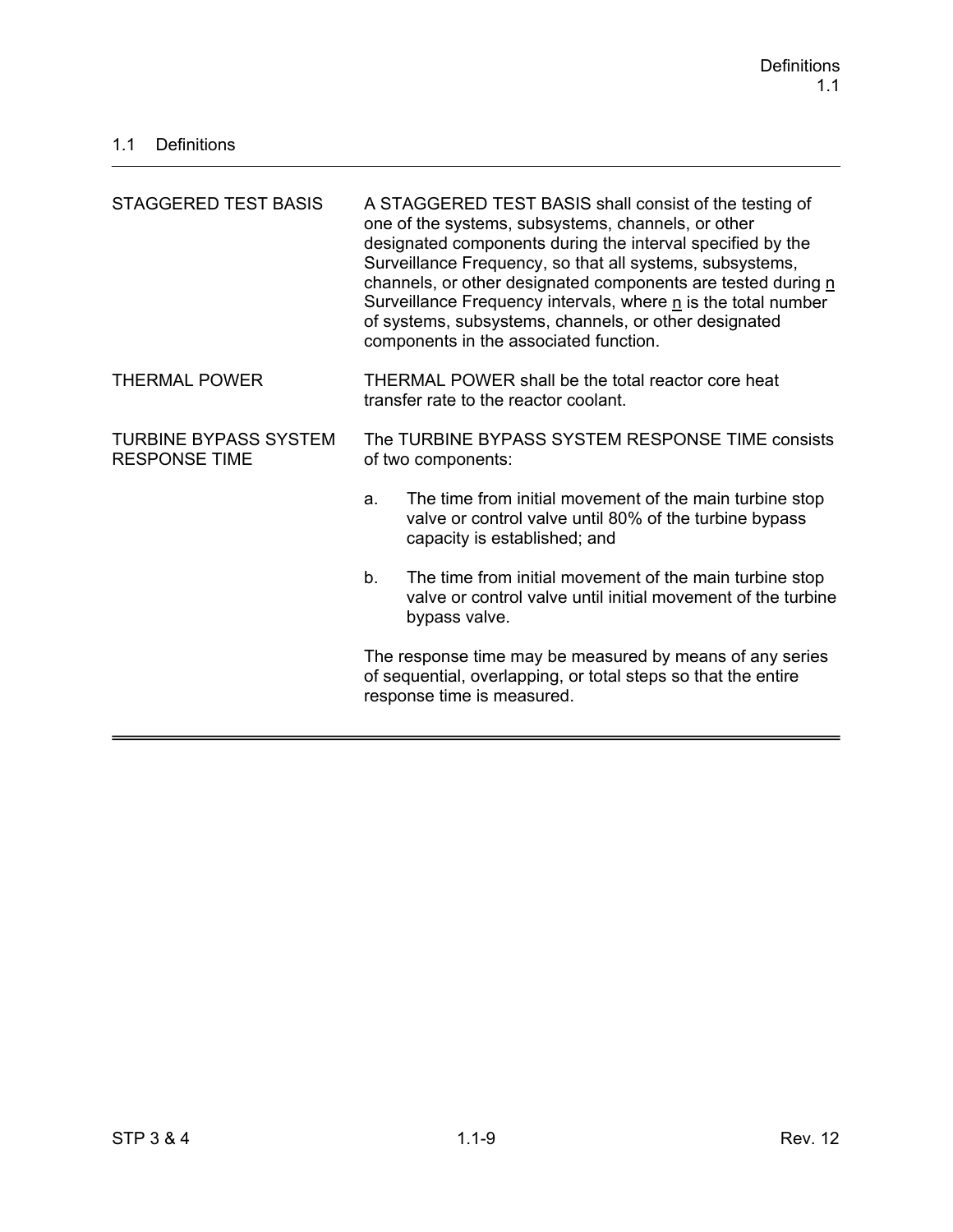### Table 1.1-1 (page 1 of 1) **MODES**

| <b>MODE</b>    | TITLE                        | <b>REACTOR MODE</b><br><b>SWITCH POSITION</b> | <b>AVERAGE REACTOR</b><br><b>COOLANT</b><br><b>TEMPERATURE</b><br>°C |
|----------------|------------------------------|-----------------------------------------------|----------------------------------------------------------------------|
| 1              | <b>Power Operation</b>       | Run                                           | <b>NA</b>                                                            |
| 2              | Startup                      | Refuel <sup>(a)</sup> or Startup/Hot Standby  | <b>NA</b>                                                            |
| 3              | Hot Shutdown <sup>(a)</sup>  | Shutdown                                      | > 93                                                                 |
| $\overline{4}$ | Cold Shutdown <sup>(a)</sup> | Shutdown                                      | $\leq 93$                                                            |
| 5              | Refueling <sup>(b)</sup>     | Shutdown or Refuel                            | <b>NA</b>                                                            |

(a) All reactor vessel head closure bolts fully tensioned.

(b) One or more reactor vessel head closure bolts less than fully tensioned.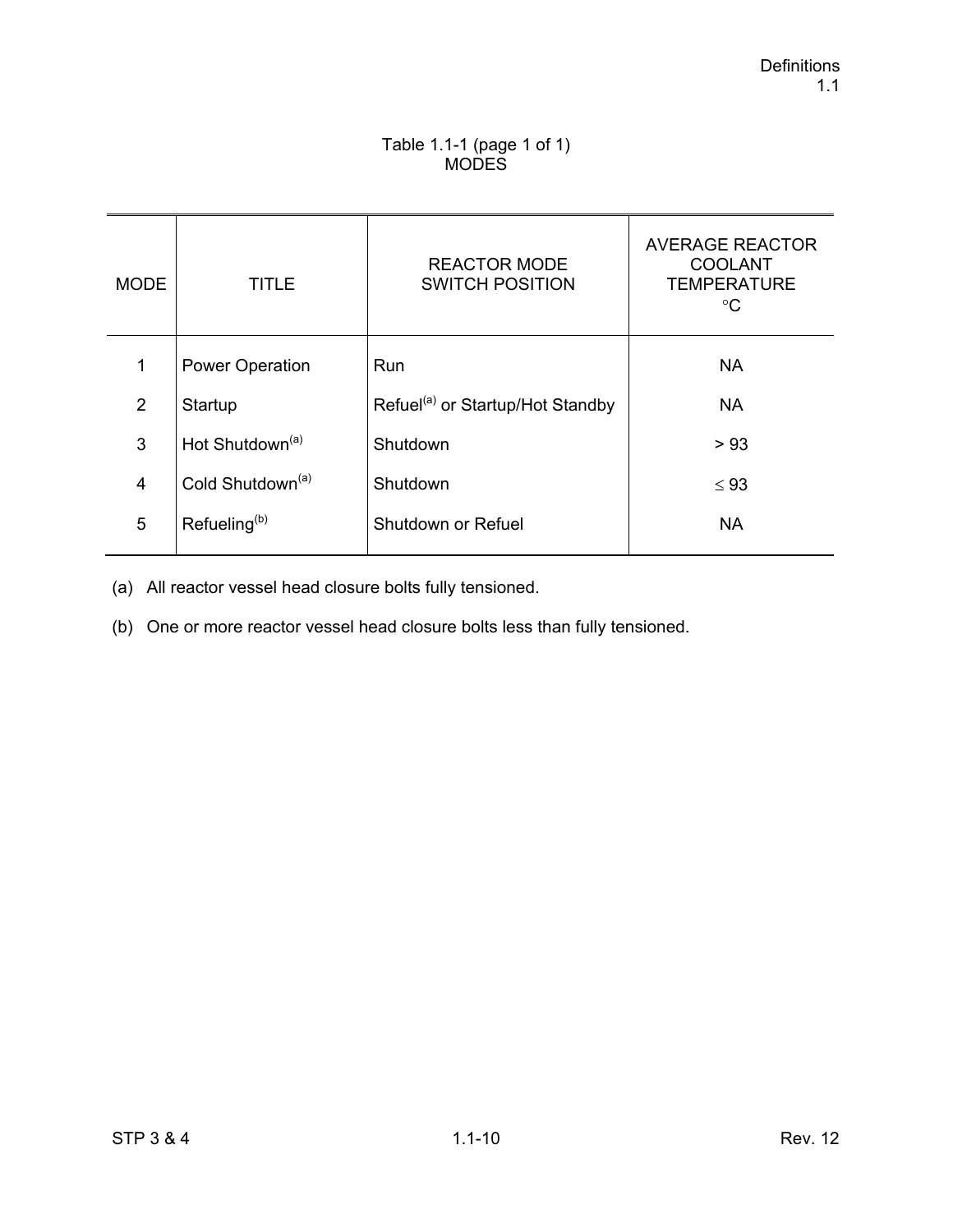### 1.0 USE AND APPLICATION

# 1.2 Logical Connectors

| <b>PURPOSE</b>    | The purpose of this section is to explain the meaning of logical<br>connectors.                                                                                                                                                                                                                                                                                                                                                                                                                                                                                                                                                       |
|-------------------|---------------------------------------------------------------------------------------------------------------------------------------------------------------------------------------------------------------------------------------------------------------------------------------------------------------------------------------------------------------------------------------------------------------------------------------------------------------------------------------------------------------------------------------------------------------------------------------------------------------------------------------|
|                   | Logical connectors are used in Technical Specifications (TS) to<br>discriminate between, and yet connect, discrete Conditions, Required<br>Actions, Completion Times, Surveillances, and Frequencies. The only<br>logical connectors that appear in TS are AND and OR. The physical<br>arrangement of these connectors constitutes logical conventions with<br>specific meanings.                                                                                                                                                                                                                                                     |
| <b>BACKGROUND</b> | Several levels of logic may be used to state Required Actions. These<br>levels are identified by the placement (or nesting) of the logical<br>connectors and by the number assigned to each Required Action. The<br>first level of logic is identified by the first digit of the number assigned to a<br>Required Action and the placement of the logical connector in the first<br>level of nesting (i.e., left justified with the number of the Required Action).<br>The successive levels of logic are identified by additional digits of the<br>Required Action number and by successive indentions of the logical<br>connectors. |
|                   | When logical connectors are used to state a Condition, Completion Time,<br>Surveillance, or Frequency, only the first level of logic is used, and the<br>logical connector is left justified with the statement of the Condition,<br>Completion Time, Surveillance, or Frequency.                                                                                                                                                                                                                                                                                                                                                     |
| <b>EXAMPLES</b>   | The following examples illustrate the use of logical connectors.                                                                                                                                                                                                                                                                                                                                                                                                                                                                                                                                                                      |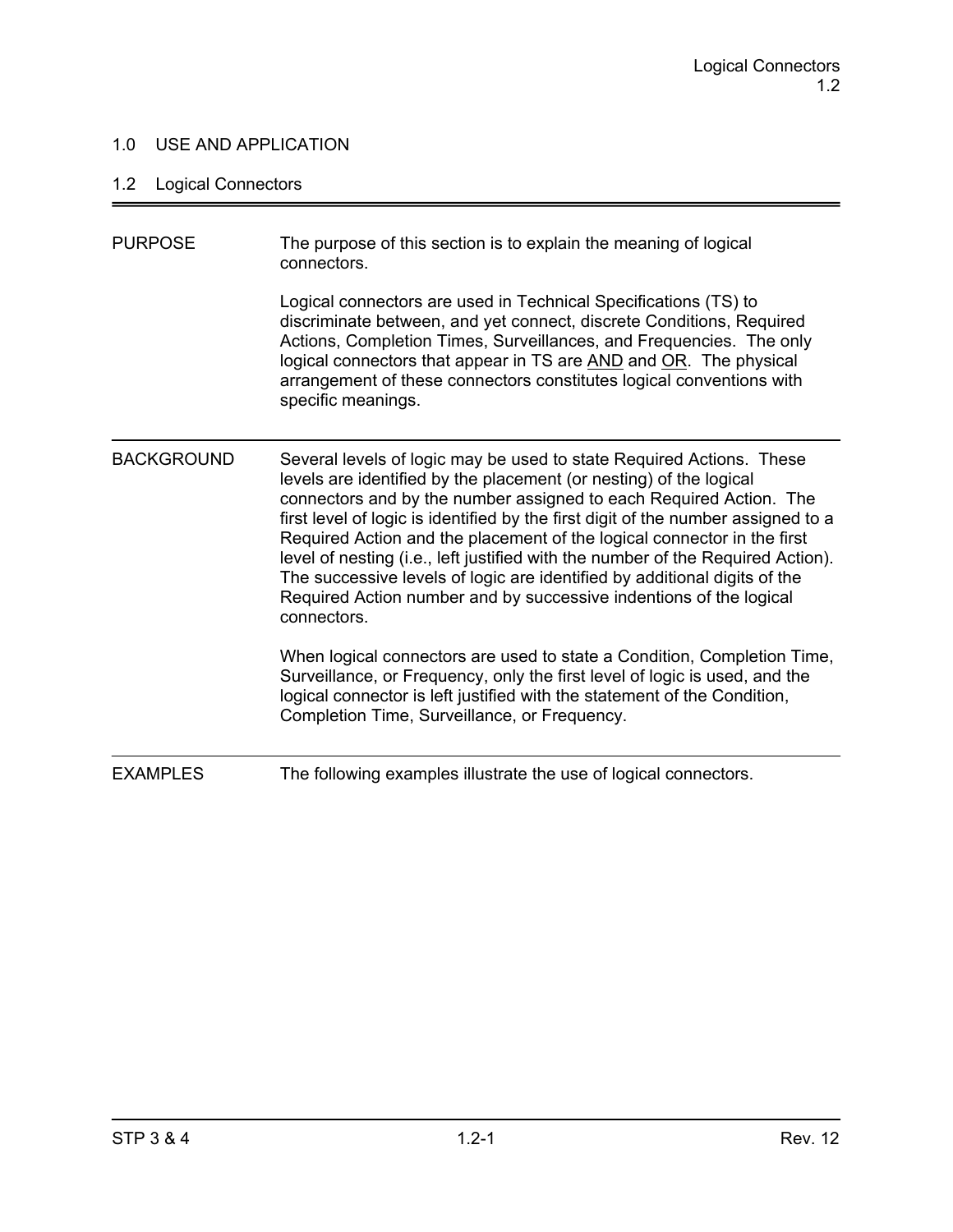### 1.2 Logical Connectors

EXAMPLES EXAMPLE 1.2-1 (continued)

ACTIONS

| <b>CONDITION</b> | <b>REQUIRED ACTION</b>   | <b>COMPLETION TIME</b> |
|------------------|--------------------------|------------------------|
| A. LCO not met.  | A.1 Verify<br><b>AND</b> |                        |
|                  | A.2 Restore              |                        |

In this example, the logical connector **AND** is used to indicate that, when in Condition A, both Required Actions A.1 and A.2 must be completed.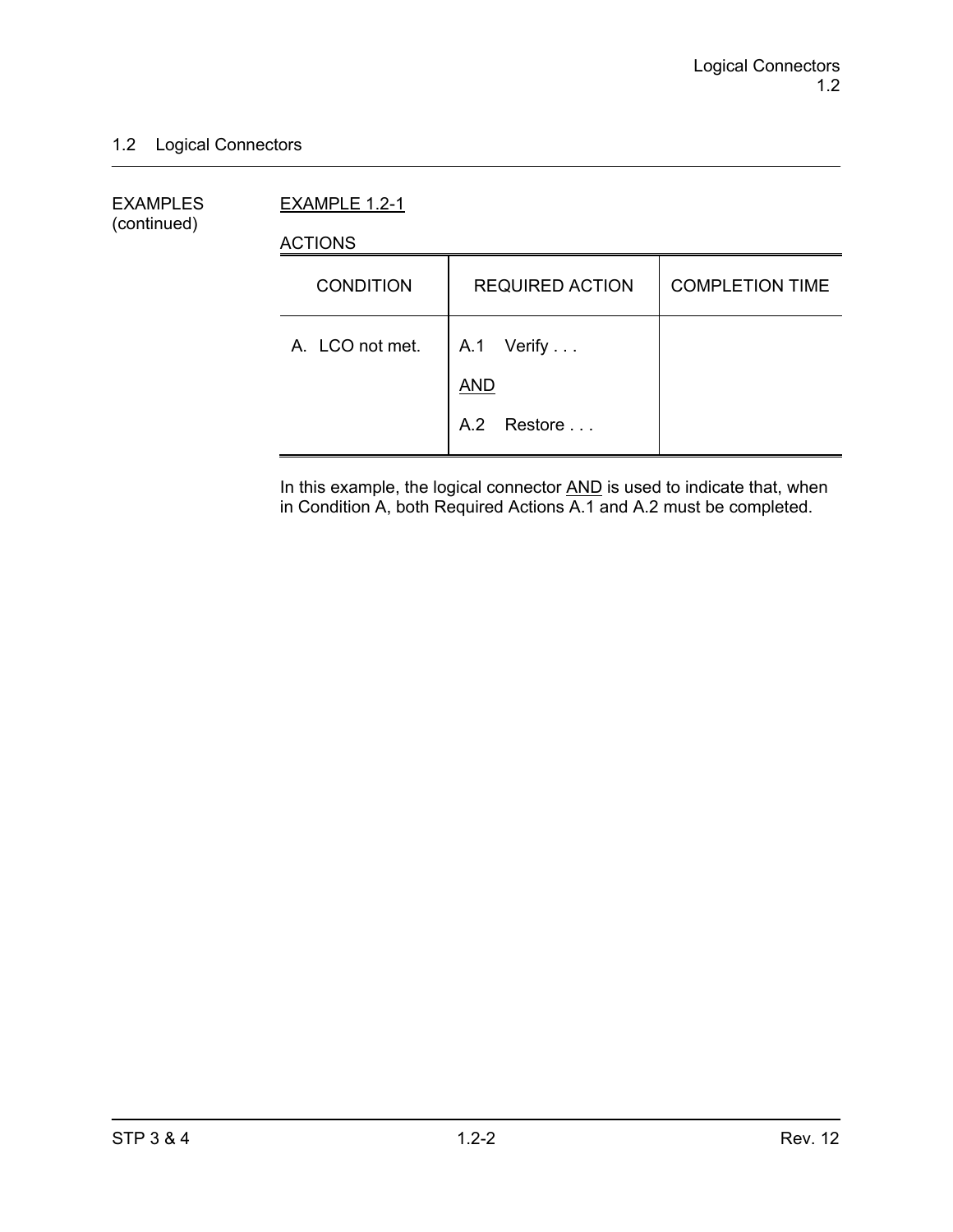### 1.2 Logical Connectors

(continued)

EXAMPLES EXAMPLE 1.2-2

ACTIONS

| <b>CONDITION</b> | <b>REQUIRED ACTION</b> | <b>COMPLETION TIME</b> |
|------------------|------------------------|------------------------|
| A. LCO not met.  | A.1 Trip               |                        |
|                  | QR                     |                        |
|                  | A.2.1 Verify           |                        |
|                  | <b>AND</b>             |                        |
|                  | A.2.2.1 Reduce         |                        |
|                  | OR                     |                        |
|                  | A.2.2.2 Perform        |                        |
|                  | QR                     |                        |
|                  | A.3<br>Align           |                        |

This example represents a more complicated use of logical connectors. Required Actions A.1, A.2, and A.3 are alternative choices, only one of which must be performed as indicated by the use of the logical connector OR and the left justified placement. Any one of these three Actions may be chosen. If A.2 is chosen, then both A.2.1 and A.2.2 must be performed as indicated by the logical connector AND. Required Action A.2.2 is met by performing A.2.2.1 or A.2.2.2. The indented position of the logical connector OR indicates that A.2.2.1 and A.2.2.2 are alternative choices, only one of which must be performed.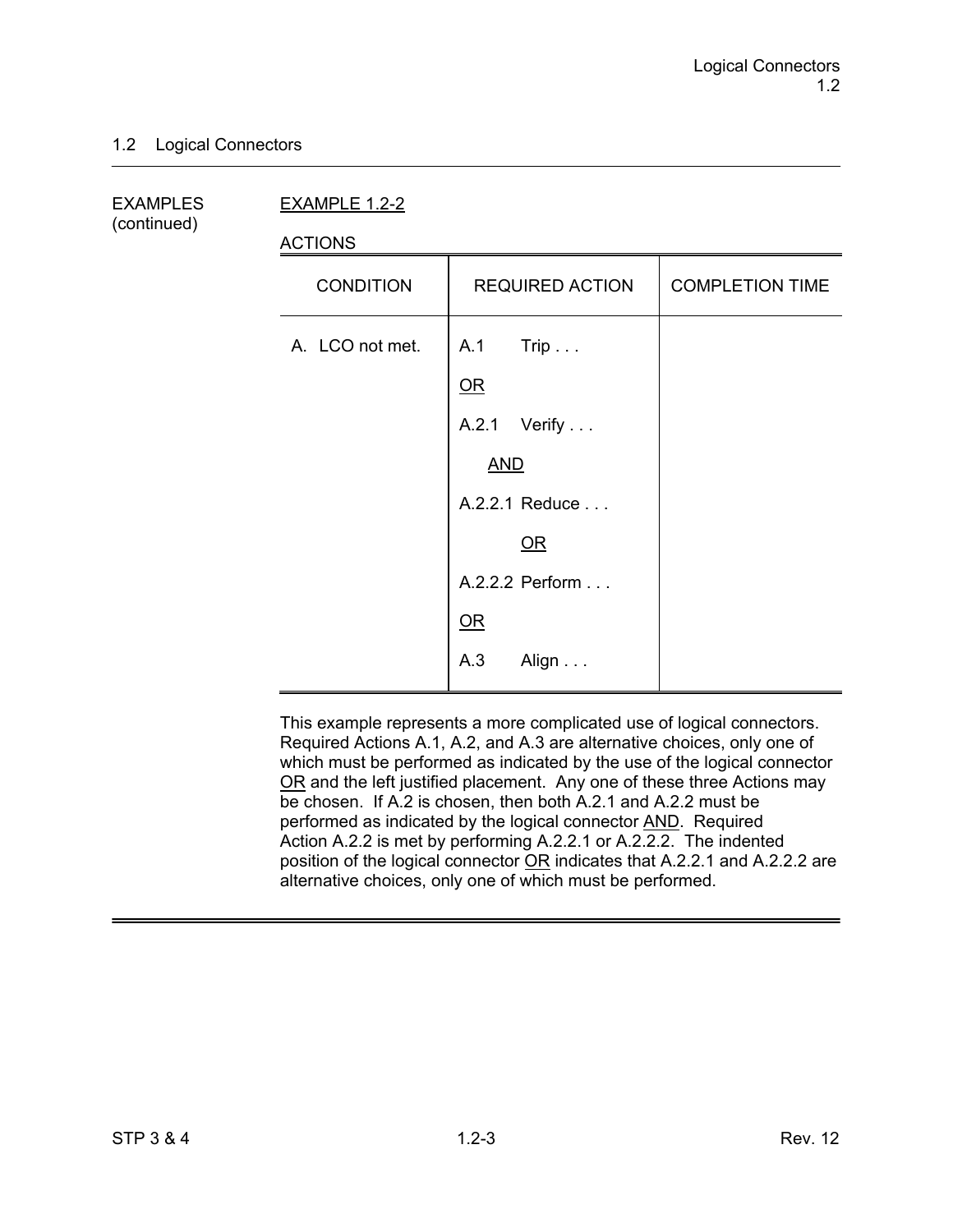### 1.0 USE AND APPLICATION

# 1.3 Completion Times

| <b>PURPOSE</b>     | The purpose of this section is to establish the Completion Time<br>convention and to provide guidance for its use.                                                                                                                                                                                                                                                                                                                                                                                                                                                                                                                                              |
|--------------------|-----------------------------------------------------------------------------------------------------------------------------------------------------------------------------------------------------------------------------------------------------------------------------------------------------------------------------------------------------------------------------------------------------------------------------------------------------------------------------------------------------------------------------------------------------------------------------------------------------------------------------------------------------------------|
| <b>BACKGROUND</b>  | Limiting Conditions for Operation (LCOs) specify minimum requirements<br>for ensuring safe operation of the unit. The ACTIONS associated with an<br>LCO state Conditions that typically describe the ways in which the<br>requirements of the LCO can fail to be met. Specified with each stated<br>Condition are Required Action(s) and Completion Time(s).                                                                                                                                                                                                                                                                                                    |
| <b>DESCRIPTION</b> | The Completion Time is the amount of time allowed for completing a<br>Required Action. It is referenced to the time of discovery of a situation<br>(e.g., inoperable equipment or variable not within limits) that requires<br>entering an ACTIONS Condition unless otherwise specified, providing the<br>unit is in a MODE or specified condition stated in the Applicability of the<br>LCO. Required Actions must be completed prior to the expiration of the<br>specified Completion Time. An ACTIONS Condition remains in effect and<br>the Required Actions apply until the Condition no longer exists or the unit<br>is not within the LCO Applicability. |
|                    | If situations are discovered that require entry into more than one<br>Condition at a time within a single LCO (multiple Conditions), the<br>Required Actions for each Condition must be performed within the<br>associated Completion Time. When in multiple Conditions, separate<br>Completion Times are tracked for each Condition starting from the time of<br>discovery of the situation that required entry into the Condition.                                                                                                                                                                                                                            |
|                    | Once a Condition has been entered, subsequent divisions, subsystems,<br>components, or variables expressed in the Condition, discovered to be<br>inoperable or not within limits, will not result in separate entry into the<br>Condition unless specifically stated. The Required Actions of the<br>Condition continue to apply to each additional failure, with Completion<br>Times based on initial entry into the Condition.                                                                                                                                                                                                                                |
|                    | However, when a subsequent division, subsystem, component, or<br>variable expressed in the Condition is discovered to be inoperable or not<br>within limits, the Completion Time(s) may be extended. To apply this<br>Completion Time extension, two criteria must first be met. The<br>subsequent inoperability:                                                                                                                                                                                                                                                                                                                                               |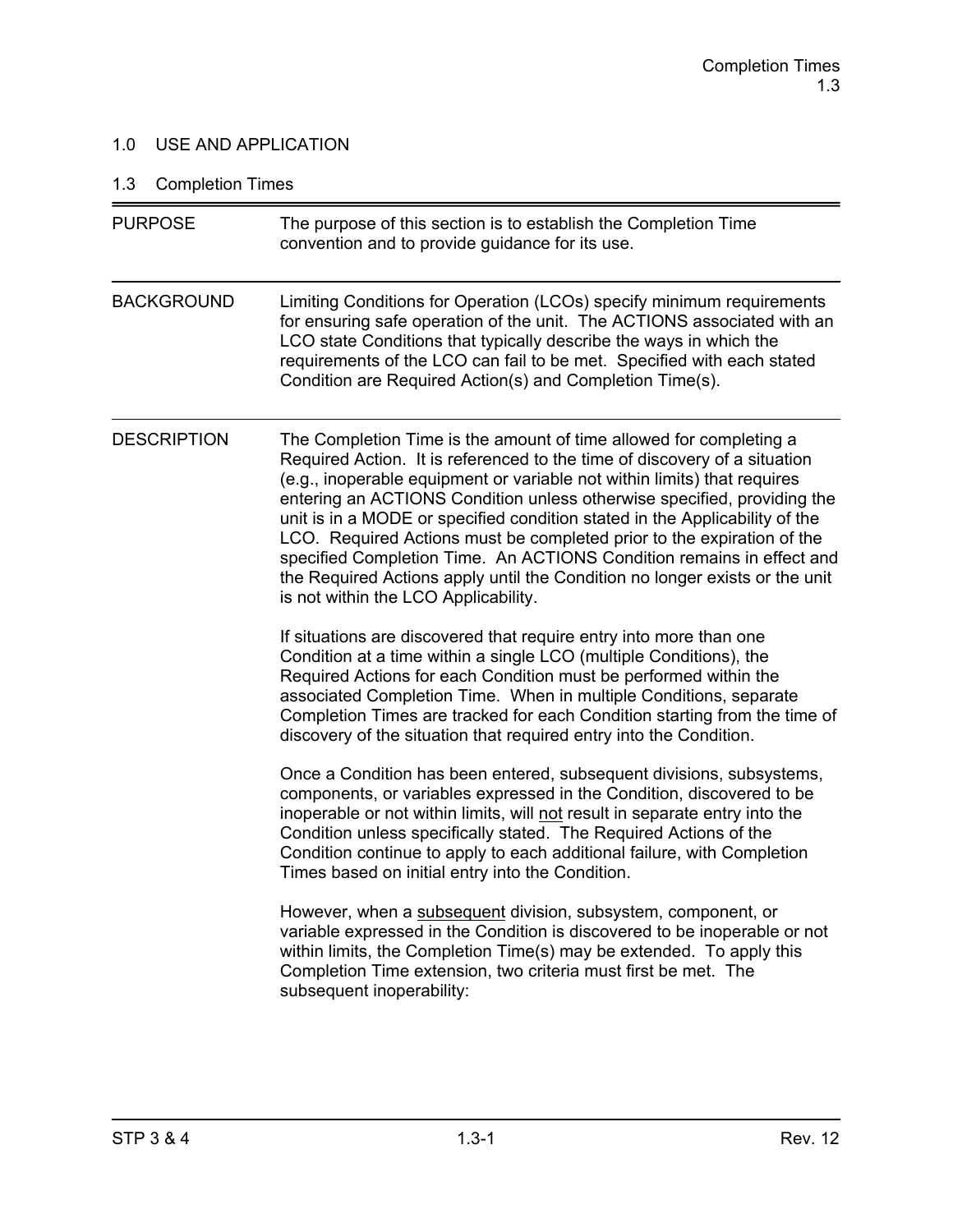| <b>DESCRIPTION</b><br>(continued) | a.<br>b. | Must exist concurrent with the first inoperability; and<br>Must remain inoperable or not within limits after the first inoperability<br>is resolved.                                                                                                                                                                                                                                                                                                                                                                                                                         |
|-----------------------------------|----------|------------------------------------------------------------------------------------------------------------------------------------------------------------------------------------------------------------------------------------------------------------------------------------------------------------------------------------------------------------------------------------------------------------------------------------------------------------------------------------------------------------------------------------------------------------------------------|
|                                   |          | The total Completion Time allowed for completing a Required Action to<br>address the subsequent inoperability shall be limited to the more<br>restrictive of either:                                                                                                                                                                                                                                                                                                                                                                                                         |
|                                   | a.       | The stated Completion Time, as measured from the initial entry into<br>the Condition, plus an additional 24 hours; or                                                                                                                                                                                                                                                                                                                                                                                                                                                        |
|                                   | b.       | The stated Completion Time as measured from discovery of the<br>subsequent inoperability.                                                                                                                                                                                                                                                                                                                                                                                                                                                                                    |
|                                   |          | The above Completion Time extensions do not apply to those<br>Specifications that have exceptions that allow completely separate re-<br>entry into the Condition (for each division, subsystem, component, or<br>variable expressed in the Condition) and separate tracking of Completion<br>Times based on this re-entry. These exceptions are stated in individual<br>Specifications.                                                                                                                                                                                      |
|                                   |          | The above Completion Time extension does not apply to a Completion<br>Time with a modified "time zero." This modified "time zero" may be<br>expressed as a repetitive time (i.e., "once per 8 hours," where the<br>Completion Time is referenced from a previous completion of the<br>Required Action versus the time of Condition entry) or as a time modified<br>by the phrase "from discovery" Example 1.3-3 illustrates one use of<br>this type of Completion Time. The 10 day Completion Time specified for<br>Conditions A and B in Example 1.3-3 may not be extended. |
| <b>EXAMPLES</b>                   |          | The following examples illustrate the use of Completion Times with<br>different types of Conditions and changing Conditions.                                                                                                                                                                                                                                                                                                                                                                                                                                                 |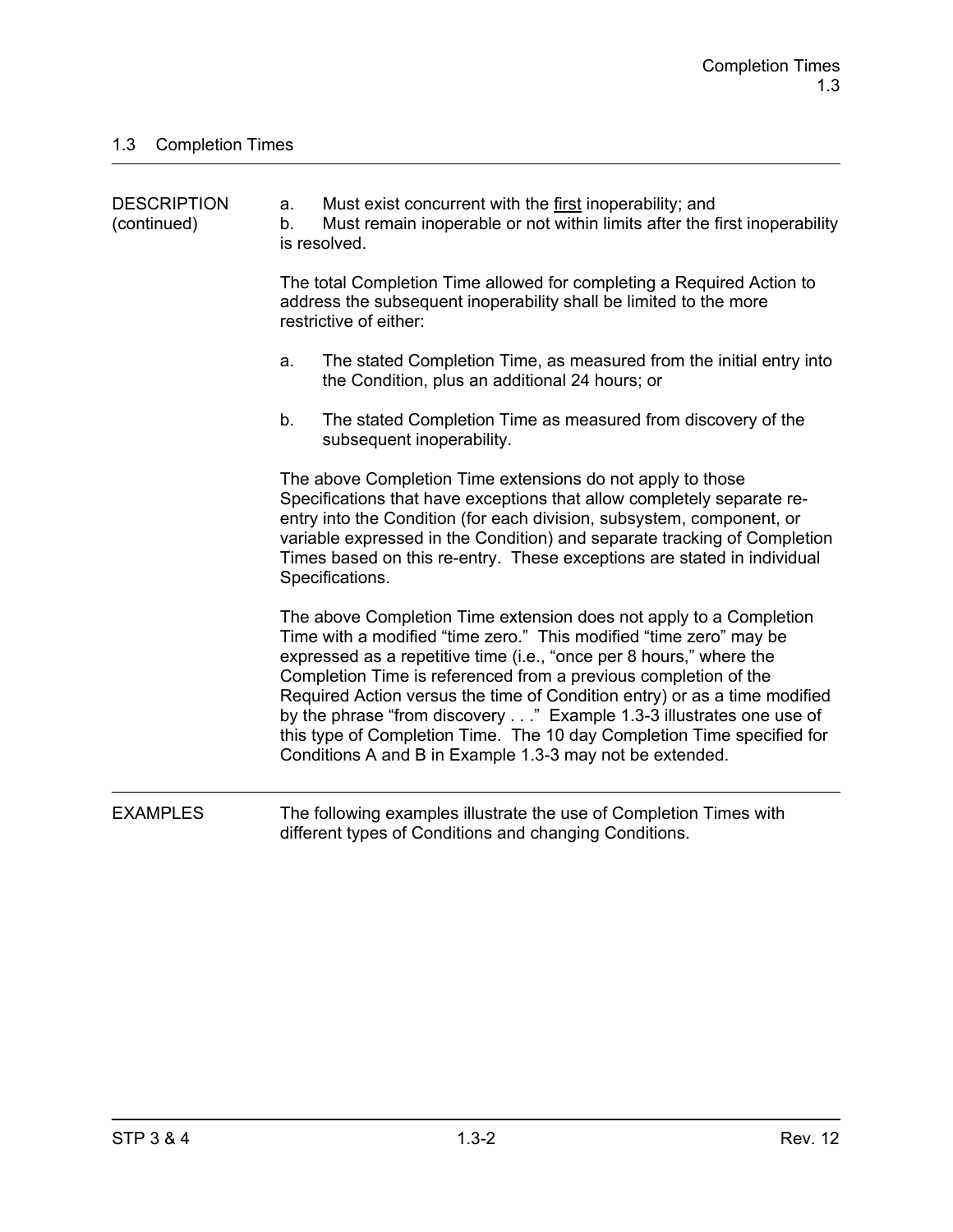(continued)

EXAMPLES EXAMPLE 1.3-1

ACTIONS

| <b>CONDITION</b>                               | <b>REQUIRED ACTION</b>                    | <b>COMPLETION TIME</b> |
|------------------------------------------------|-------------------------------------------|------------------------|
| <b>B.</b> Required<br>Action and<br>associated | Be in MODE 3.<br><b>B.1</b><br><b>AND</b> | 12 hours               |
| Completion<br>Time not met.                    | B.2 Be in MODE 4.                         | 36 hours               |

Condition B has two Required Actions. Each Required Action has its own separate Completion Time. Each Completion Time is referenced to the time that Condition B is entered.

The Required Actions of Condition B are to be in MODE 3 within 12 hours AND in MODE 4 within 36 hours. A total of 12 hours is allowed for reaching MODE 3 and a total of 36 hours (not 48 hours) is allowed for reaching MODE 4 from the time that Condition B was entered. If MODE 3 is reached within 6 hours, the time allowed for reaching MODE 4 is the next 30 hours because the total time allowed for reaching MODE 4 is 36 hours.

If Condition B is entered while in MODE 3, the time allowed for reaching MODE 4 is the next 36 hours.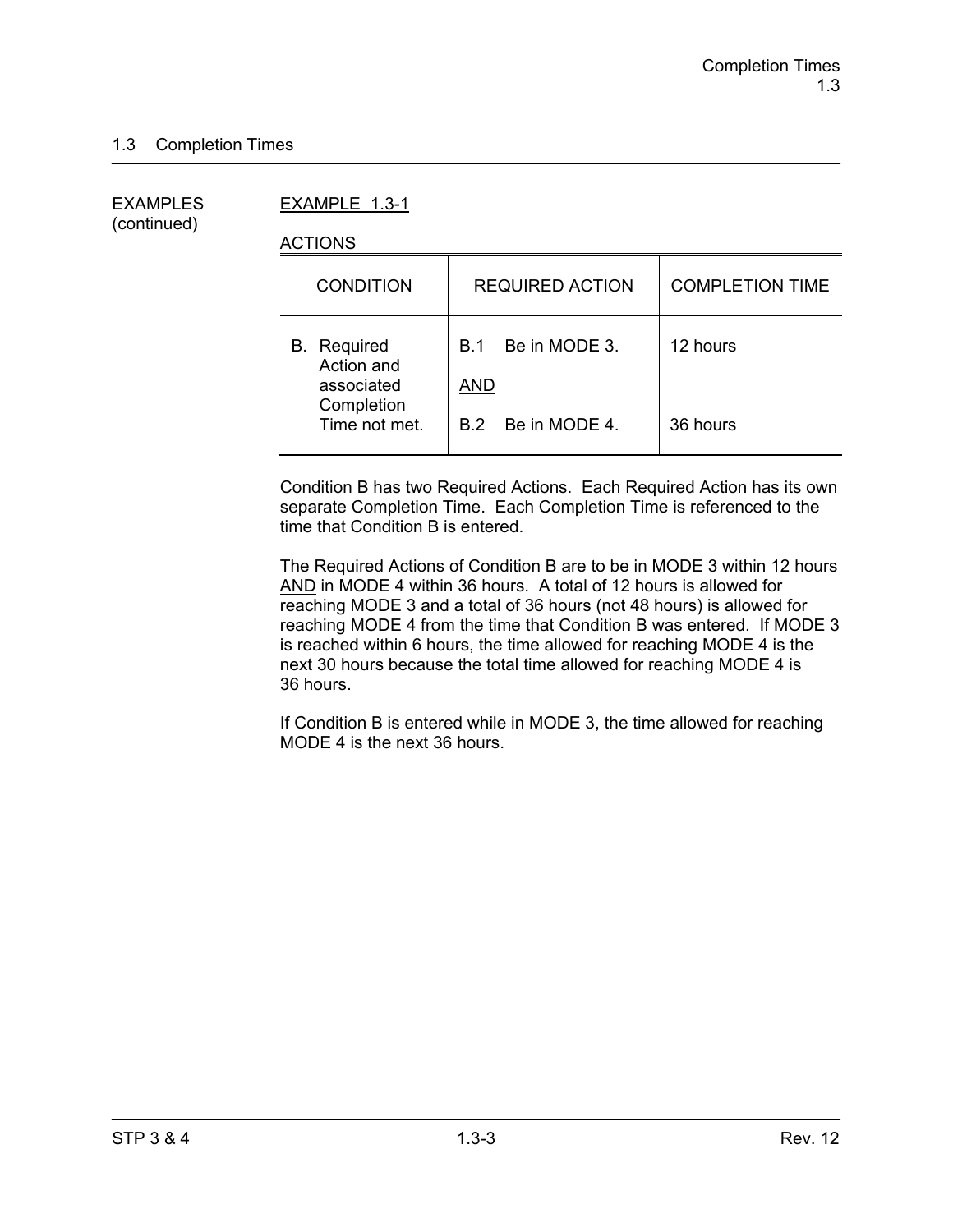(continued)

EXAMPLES EXAMPLE 1.3-2

ACTIONS

| <b>CONDITION</b>                                                              | <b>REQUIRED ACTION</b>                                                | <b>COMPLETION TIME</b> |
|-------------------------------------------------------------------------------|-----------------------------------------------------------------------|------------------------|
| A. One pump<br>inoperable.                                                    | Restore pump to<br>A.1<br><b>OPERABLE</b><br>status.                  | 7 days                 |
| <b>B.</b> Required<br>Action and<br>associated<br>Completion<br>Time not met. | Be in MODE 3.<br>B.1<br><b>AND</b><br>Be in MODE 4.<br>B <sub>2</sub> | 12 hours<br>36 hours   |

When a pump is declared inoperable, Condition A is entered. If the pump is not restored to OPERABLE status within 7 days, Condition B is also entered and the Completion Time clocks for Required Actions B.1 and B.2 start. If the inoperable pump is restored to OPERABLE status after Condition B is entered, Condition A and B are exited, and therefore, the Required Actions of Condition B may be terminated.

When a second pump is declared inoperable while the first pump is still inoperable, Condition A is not re-entered for the second pump. LCO 3.0.3 is entered, since the ACTIONS do not include a Condition for more than one inoperable pump. The Completion Time clock for Condition A does not stop after LCO 3.0.3 is entered, but continues to be tracked from the time Condition A was initially entered.

While in LCO 3.0.3, if one of the inoperable pumps is restored to OPERABLE status and the Completion Time for Condition A has not expired, LCO 3.0.3 may be exited and operation continued in accordance with Condition A.

While in LCO 3.0.3, if one of the inoperable pumps is restored to OPERABLE status and the Completion Time for Condition A has expired, LCO 3.0.3 may be exited and operation continued in accordance with Condition B. The Completion Time for Condition B is tracked from the time the Condition A Completion Time expired.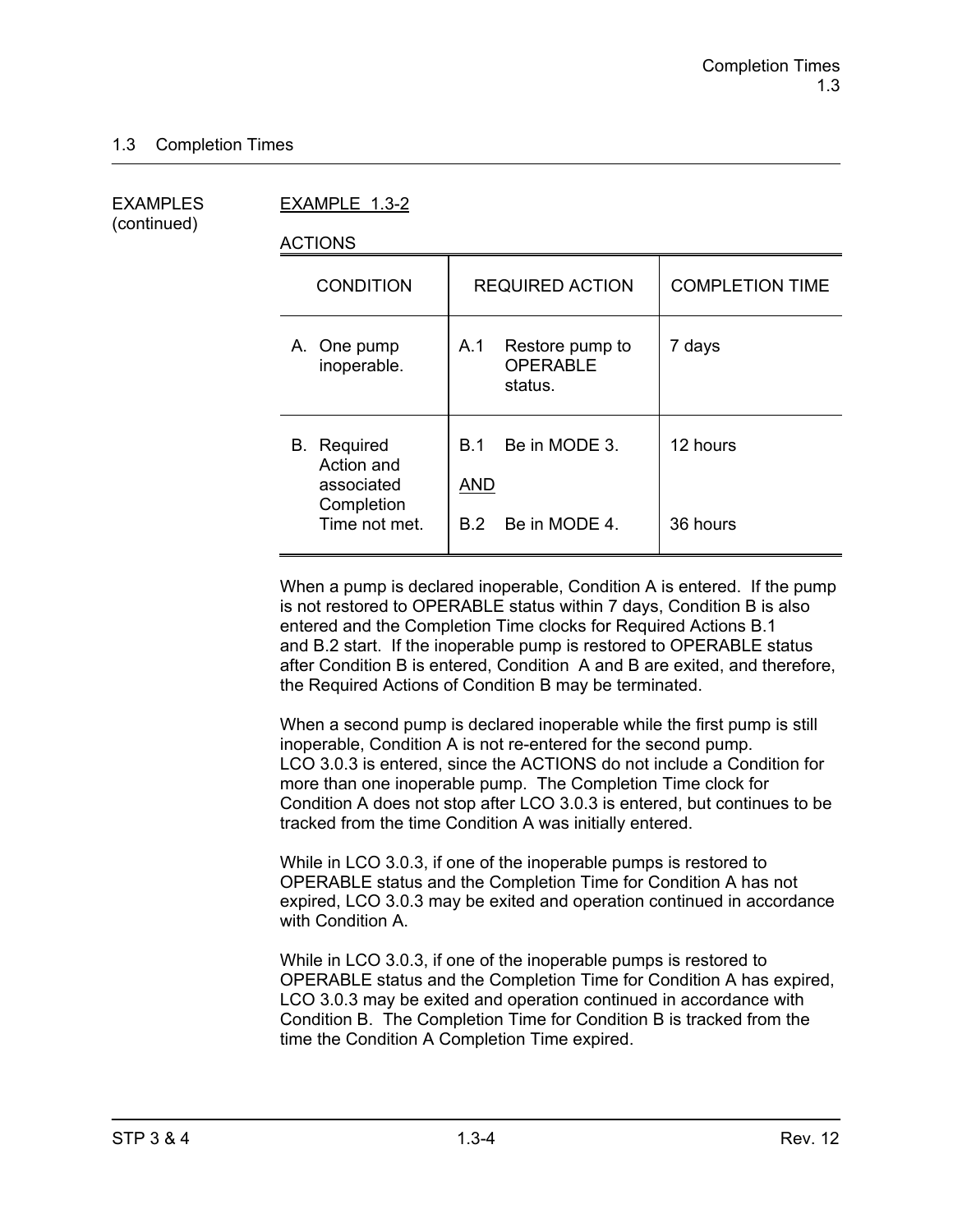#### EXAMPLES EXAMPLE 1.3-2 (continued)

On restoring one of the pumps to OPERABLE status, the Condition A Completion Time is not reset, but continues from the time the first pump was declared inoperable. This Completion Time may be extended if the pump restored to OPERABLE status was the first inoperable pump. A 24 hour extension to the stated 7 days is allowed, provided this does not result in the second pump being inoperable for > 7 days.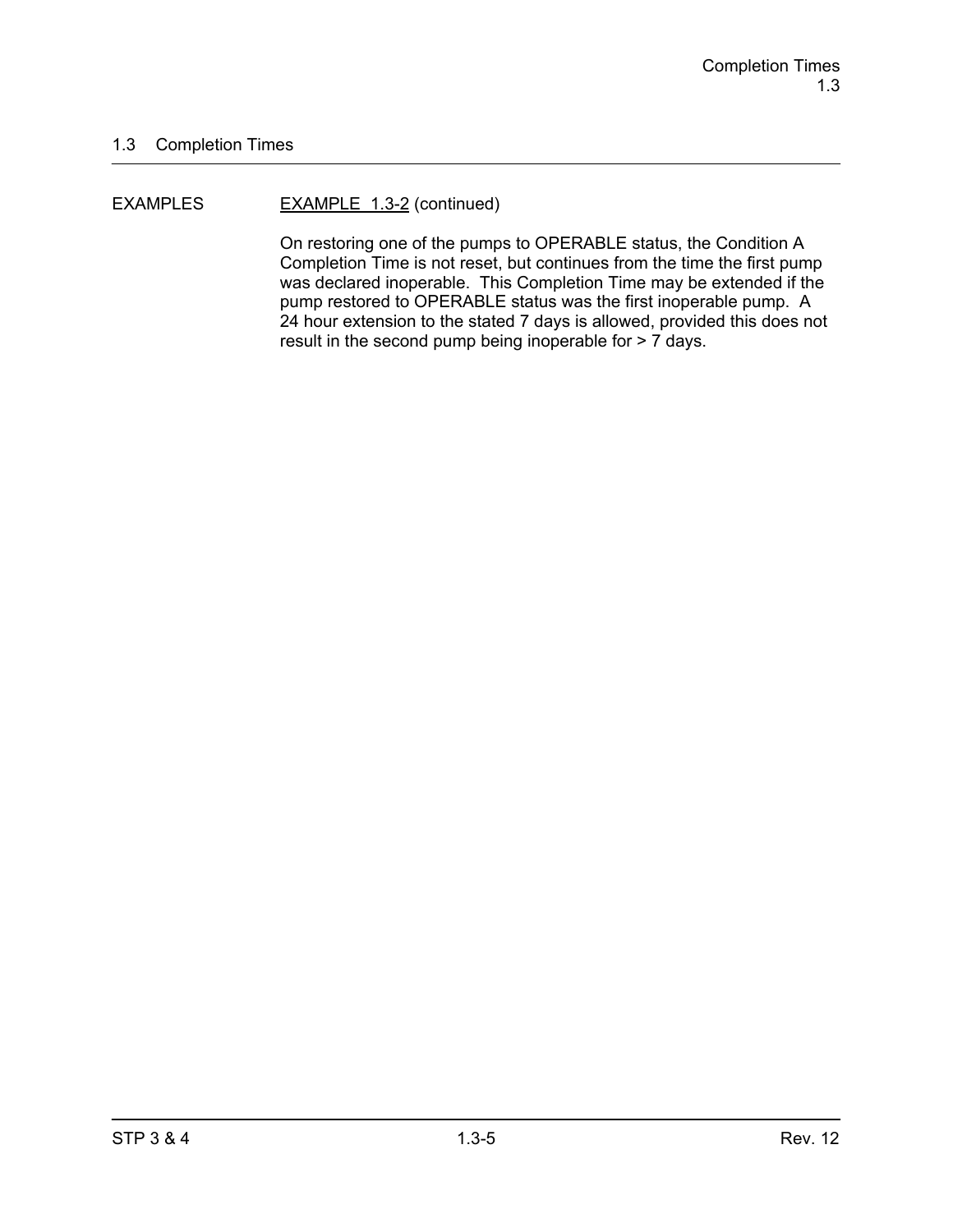(continued)

EXAMPLES EXAMPLE 1.3-3

ACTIONS

| <b>CONDITION</b>                                                                                                              | <b>REQUIRED ACTION</b>                                                                                                                                                       | <b>COMPLETION TIME</b>                                                            |
|-------------------------------------------------------------------------------------------------------------------------------|------------------------------------------------------------------------------------------------------------------------------------------------------------------------------|-----------------------------------------------------------------------------------|
| A. One<br><b>Function X</b><br>subsystem<br>inoperable.                                                                       | A.1<br>Restore<br><b>Function X</b><br>subsystem to<br><b>OPERABLE</b><br>status.                                                                                            | 7 days<br><b>AND</b><br>10 days from<br>discovery of failure<br>to meet the LCO   |
| B. One<br><b>Function Y</b><br>subsystem<br>inoperable.                                                                       | B.1<br>Restore<br><b>Function Y</b><br>subsystem to<br><b>OPERABLE</b><br>status.                                                                                            | 72 hours<br><b>AND</b><br>10 days from<br>discovery of failure<br>to meet the LCO |
| C. One<br><b>Function X</b><br>subsystem<br>inoperable.<br><b>AND</b><br>One<br><b>Function Y</b><br>subsystem<br>inoperable. | C.1<br>Restore<br>Function X<br>subsystem to<br><b>OPERABLE</b><br>status.<br><b>OR</b><br>C.2<br>Restore<br><b>Function Y</b><br>subsystem to<br><b>OPERABLE</b><br>status. | 72 hours<br>72 hours                                                              |

When one Function X subsystem and one Function Y subsystem are inoperable, Condition A and Condition B are concurrently applicable. The Completion Times for Condition A and Condition B are tracked separately for each subsystem, starting from the time each subsystem was declared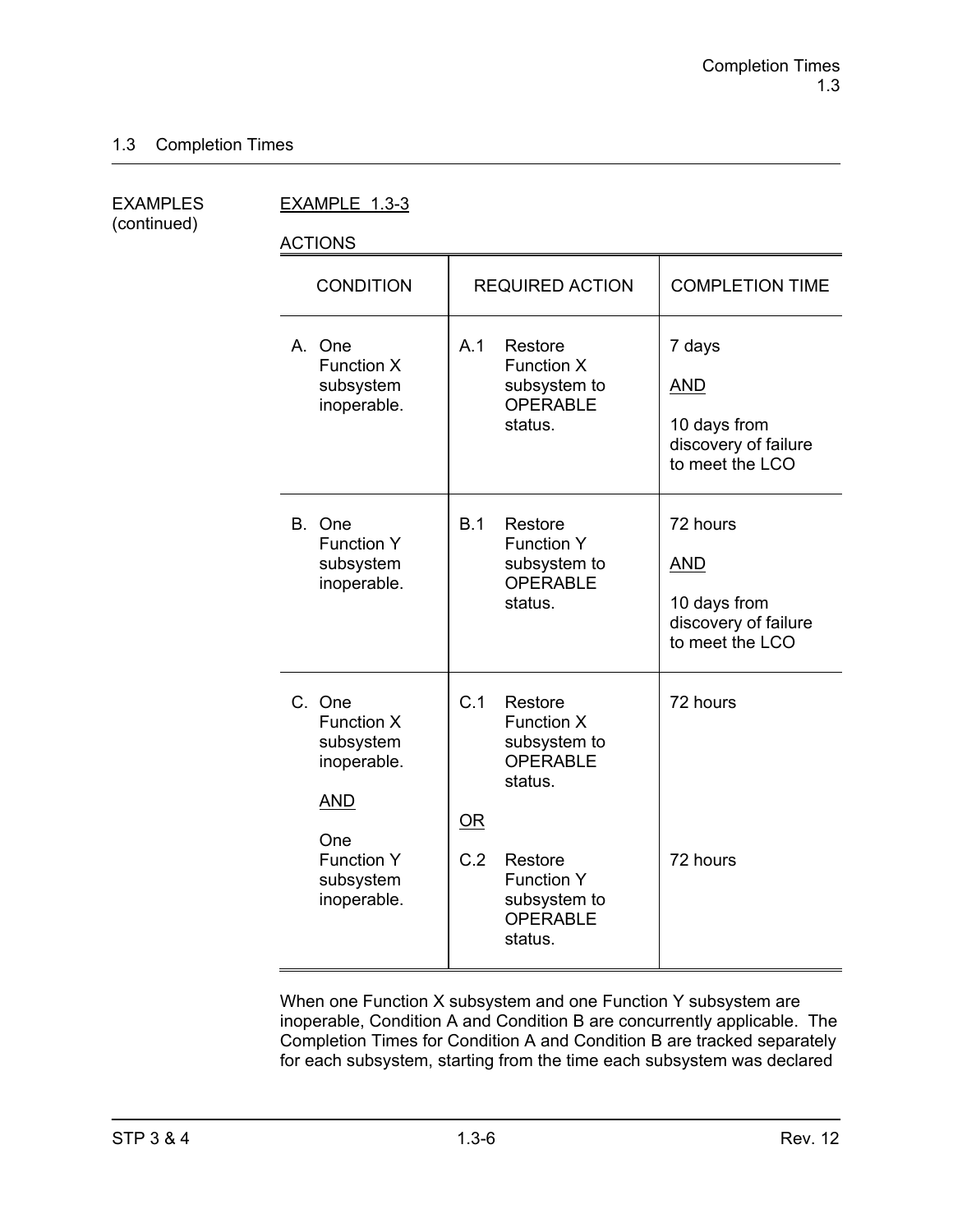#### EXAMPLES EXAMPLE 1.3-3 (continued)

inoperable and the Condition was entered. A separate Completion Time is established for Condition C and tracked from the time the second subsystem was declared inoperable (i.e., the time the situation described in Condition C was discovered).

If Required Action C.2 is completed within the specified Completion Time, Conditions B and C are exited. If the Completion Time for Required Action A.1 has not expired, operation may continue in accordance with Condition A. The remaining Completion Time in Condition A is measured from the time the affected subsystem was declared inoperable (i.e., initial entry into Condition A).

The Completion Times of Conditions A and B are modified by a logical connector, with a separate 10 day Completion Time measured from the time it was discovered the LCO was not met. In this example, without the separate Completion Time, it would be possible to alternate between Conditions A, B, and C in such a manner that operation could continue indefinitely without ever restoring systems to meet the LCO. The separate Completion Time modified by the phrase "from discovery of failure to meet the LCO" is designed to prevent indefinite continued operation while not meeting the LCO. This Completion Time allows for an exception to the normal "time zero" for beginning the Completion Time "clock". In this instance, the Completion Time "time zero" is specified as commencing at the time the LCO was initially not met, instead of at the time the associated Condition was entered.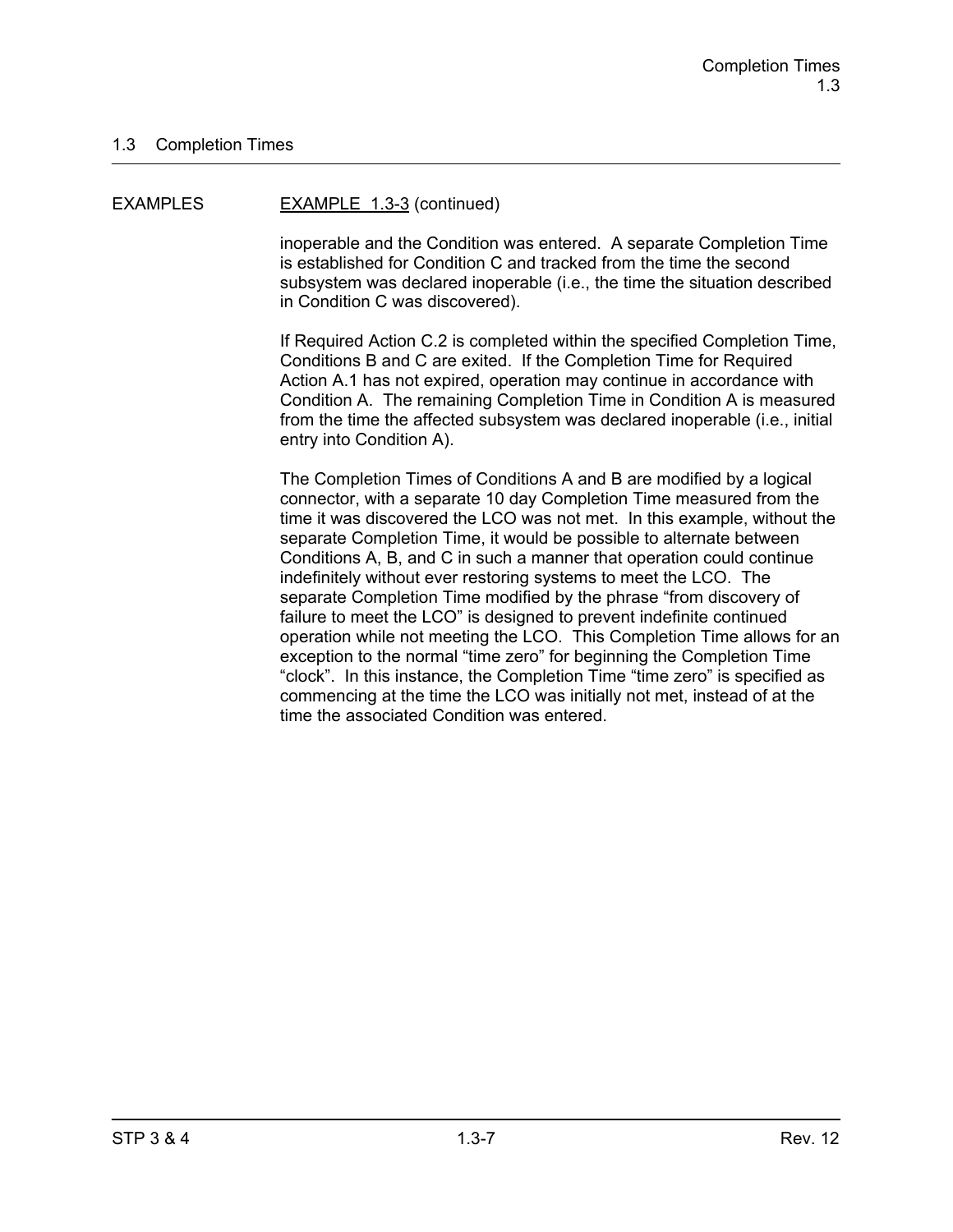(continued)

EXAMPLES EXAMPLE 1.3-4

ACTIONS

| <b>CONDITION</b>                                                              | <b>REQUIRED ACTION</b>                                     | <b>COMPLETION TIME</b> |
|-------------------------------------------------------------------------------|------------------------------------------------------------|------------------------|
| A. One or more<br>valves<br>inoperable.                                       | A.1<br>Restore valve(s)<br>to OPERABLE<br>status.          | 4 hours                |
| <b>B.</b> Required<br>Action and<br>associated<br>Completion<br>Time not met. | Be in MODE 3.<br><b>B</b> 1<br>AND<br>Be in MODE 4.<br>B 2 | 12 hours<br>36 hours   |
|                                                                               |                                                            |                        |

A single Completion Time is used for any number of valves inoperable at the same time. The Completion Time associated with Condition A is based on the initial entry into Condition A and is not tracked on a per valve basis. Declaring subsequent valves inoperable, while Condition A is still in effect, does not trigger the tracking of separate Completion Times.

Once one of the valves has been restored to OPERABLE status, the Condition A Completion Time is not reset, but continues from the time the first valve was declared inoperable. The Completion Time may be extended if the valve restored to OPERABLE status was the first inoperable valve. The Condition A Completion Time may be extended for up to 4 hours provided this does not result in any subsequent valve being inoperable for > 4 hours.

If the Completion Time of 4 hours (plus the extensions) expires while one or more valves are still inoperable, Condition B is entered.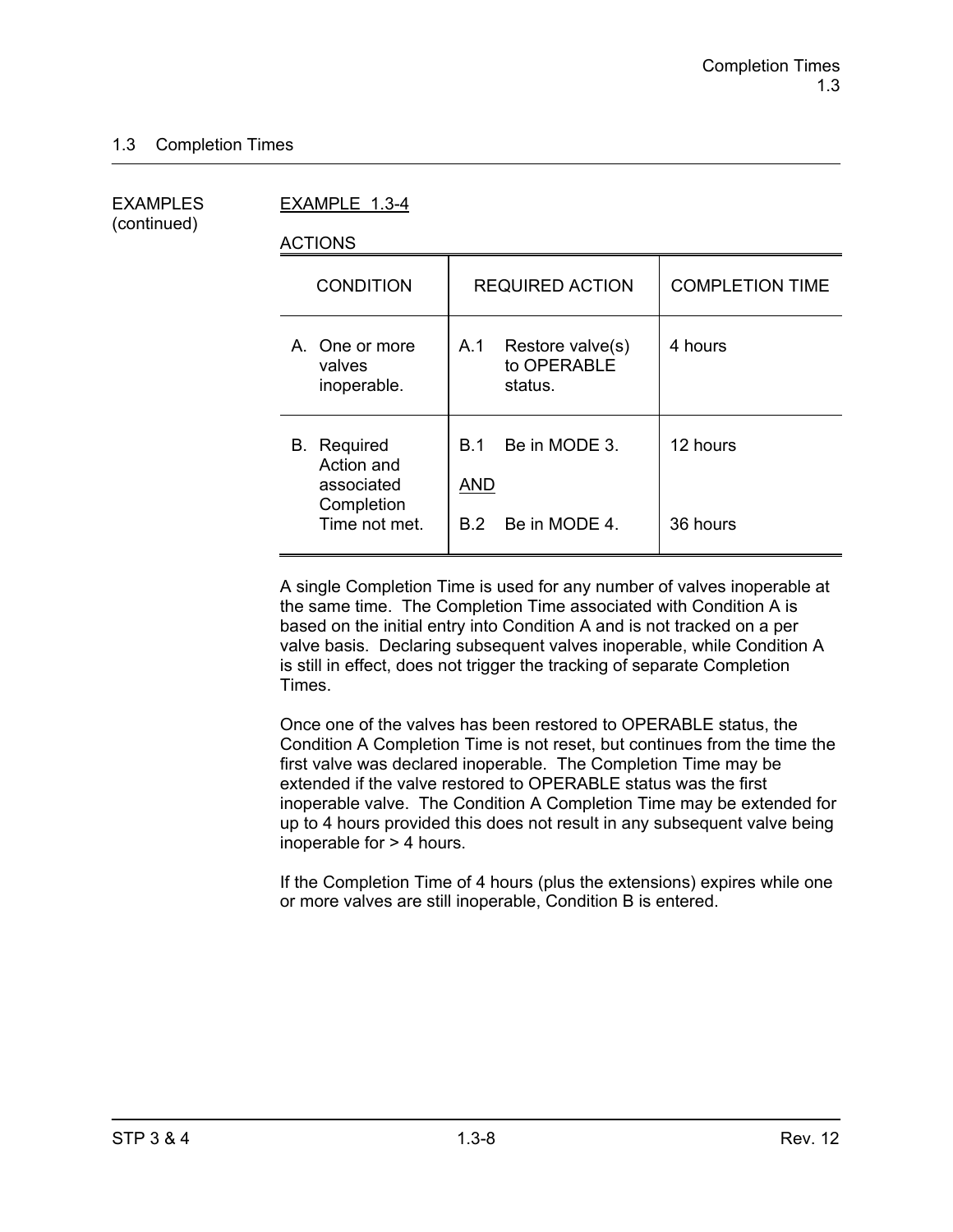(continued)

#### EXAMPLES EXAMPLE 1.3-5

ACTIONS

 ---------------------------------------------NOTE-------------------------------------------- Separate Condition entry is allowed for each inoperable valve.

| <b>CONDITION</b>                                                              | <b>REQUIRED ACTION</b>                                           | <b>COMPLETION TIME</b> |
|-------------------------------------------------------------------------------|------------------------------------------------------------------|------------------------|
| A. One or more<br>valves<br>inoperable.                                       | Restore valve to<br>A <sub>1</sub><br><b>OPERABLE</b><br>status. | 4 hours                |
| <b>B.</b> Required<br>Action and<br>associated<br>Completion<br>Time not met. | Be in MODE 3.<br><b>B</b> 1<br>AND<br>B.2 Be in MODE 4.          | 12 hours<br>36 hours   |

The Note above the ACTIONS Table is a method of modifying how the Completion Time is tracked. If this method of modifying how the Completion Time is tracked was applicable only to a specific Condition, the Note would appear in that Condition, rather than at the top of the ACTIONS Table.

The Note allows Condition A to be entered separately for each inoperable valve, and Completion Times tracked on a per valve basis. When a valve is declared inoperable, Condition A is entered and its Completion Time starts. If subsequent valves are declared inoperable, Condition A is entered for each valve and separate Completion Times start and are tracked for each valve.

If the Completion Time associated with a valve in Condition A expires, Condition B is entered for that valve. If the Completion Times associated with subsequent valves in Condition A expire, Condition B is entered separately for each valve and separate Completion Times start and are tracked for each valve. If a valve that caused entry into Condition B is restored to OPERABLE status, Condition B is exited for that valve.

Since the Note in this example allows multiple Condition entry and tracking of separate Completion Times, Completion Time extensions do not apply.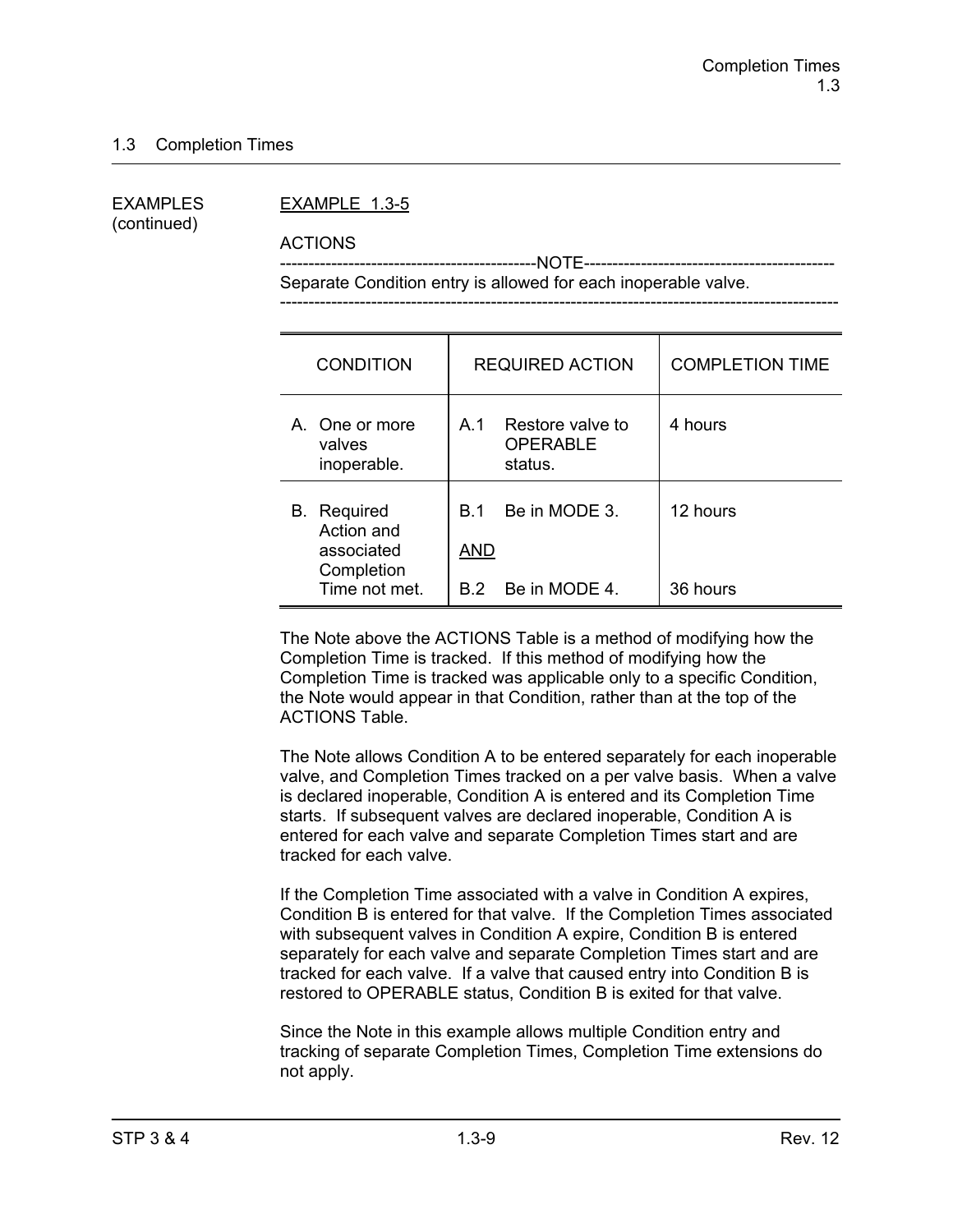(continued)

EXAMPLES EXAMPLE 1.3-6

ACTIONS

| <b>CONDITION</b>                                                              | <b>REQUIRED ACTION</b>                                                                                                        | <b>COMPLETION TIME</b>      |
|-------------------------------------------------------------------------------|-------------------------------------------------------------------------------------------------------------------------------|-----------------------------|
| A. One channel<br>inoperable.                                                 | Perform<br>A.1<br>SR 3.x.x.x.<br>$\underline{\mathsf{OR}}$<br>A.2<br>Reduce<br><b>THERMAL</b><br>POWER to<br>$\leq 50\%$ RTP. | Once per 8 hours<br>8 hours |
| <b>B.</b> Required<br>Action and<br>associated<br>Completion<br>Time not met. | Be in MODE 3.<br>B.1                                                                                                          | 12 hours                    |

Entry into Condition A offers a choice between Required Action A.1 or A.2. Required Action A.1 has a "once per" Completion Time, which qualifies for the 25% extension, per SR 3.0.2, to each performance after the initial performance. The initial 8 hour interval of Required Action A.1 is entered and the initial performance of Required Action A.1 must be completed within the first 8 hour interval. If Required Action A.1 is followed and the Required Action is not met within the Completion Time (plus the extension allowed by SR 3.0.2), Condition B is entered. If Required Action A.2 is followed and the Completion Time of 8 hours is not met, Condition B is entered.

If after entry into Condition B, Required Action A.1 or A.2 is met, Condition B is exited and operation may then continue in Condition A.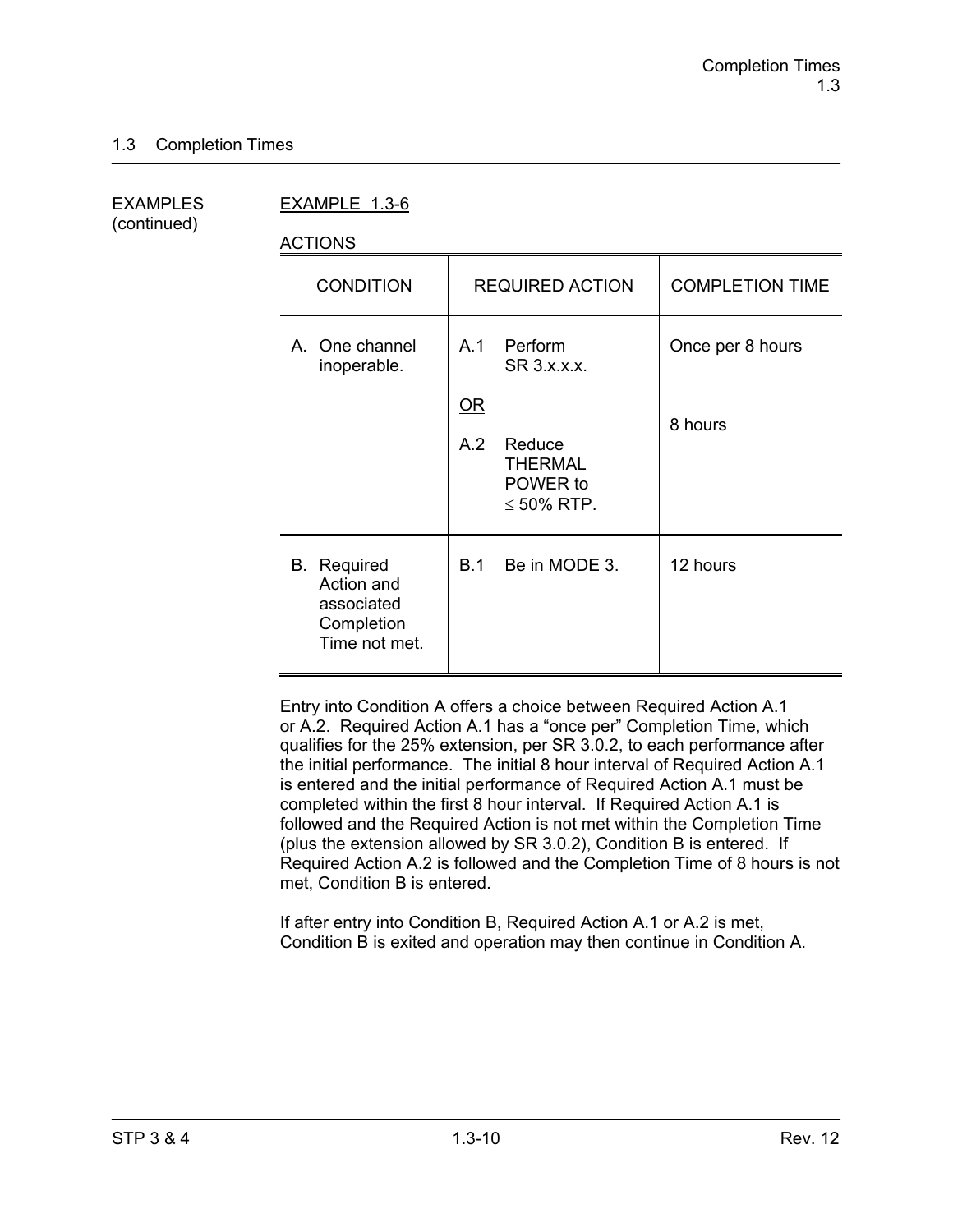(continued)

EXAMPLES EXAMPLE 1.3-7

ACTIONS

| <b>CONDITION</b>                                                              | <b>REQUIRED ACTION</b>                                                     | <b>COMPLETION TIME</b>                                 |
|-------------------------------------------------------------------------------|----------------------------------------------------------------------------|--------------------------------------------------------|
| A. One<br>subsystem<br>inoperable.                                            | Verify affected<br>A.1<br>subsystem<br>isolated.                           | 1 hour<br><u>AND</u><br>Once per 8 hours<br>thereafter |
|                                                                               | <b>AND</b><br>A.2<br>Restore<br>subsystem to<br><b>OPERABLE</b><br>status. | 72 hours                                               |
| <b>B.</b> Required<br>Action and<br>associated<br>Completion<br>Time not met. | Be in MODE 3.<br>B.1<br><b>AND</b><br>Be in MODE 4.<br>B.2                 | 12 hours<br>36 hours                                   |

Required Action A.1 has two Completion Times. The 1 hour Completion Time begins at the time the Condition is entered and each "Once per 8 hours thereafter" interval begins upon performance of Required Action A<sub>1</sub>

If after Condition A is entered, Required Action A.1 is not met within either the initial 1 hour or any subsequent 8 hour interval from the previous performance (plus the extension allowed by SR 3.0.2), Condition B is entered. The Completion Time clock for Condition A does not stop after Condition B is entered, but continues from the time Condition A was initially entered. If Required Action A.1 is met after Condition B is entered, Condition B is exited and operation may continue in accordance with Condition A, provided the Completion Time for Required Action A.2 has not expired.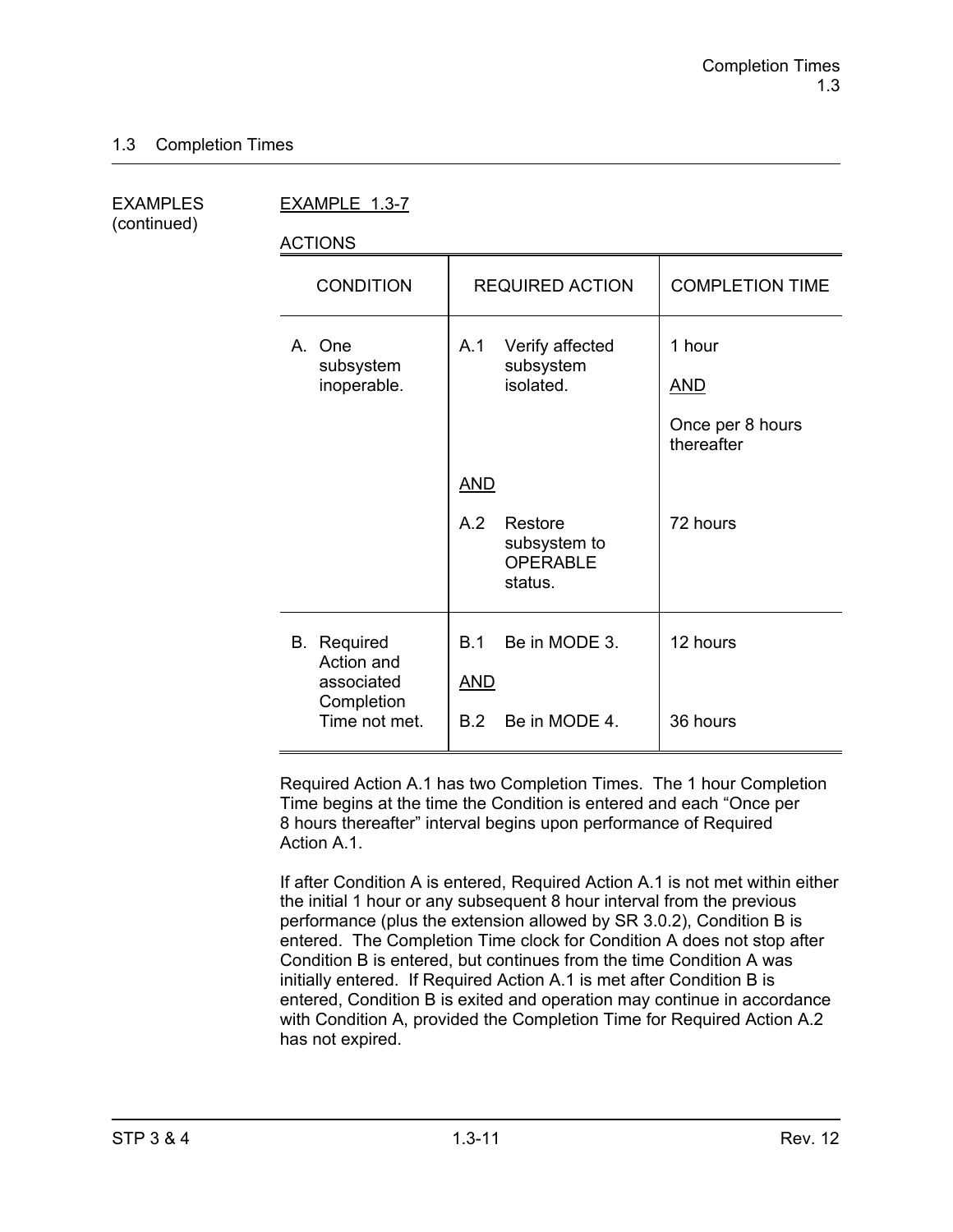$\overline{a}$ 

# 1.3 Completion Times

| <b>IMMEDIATE</b>                 | When "Immediately" is used as a Completion Time, the Required Action |
|----------------------------------|----------------------------------------------------------------------|
| <b>COMPLETION</b><br><b>TIME</b> | should be pursued without delay and in a controlled manner.          |
|                                  |                                                                      |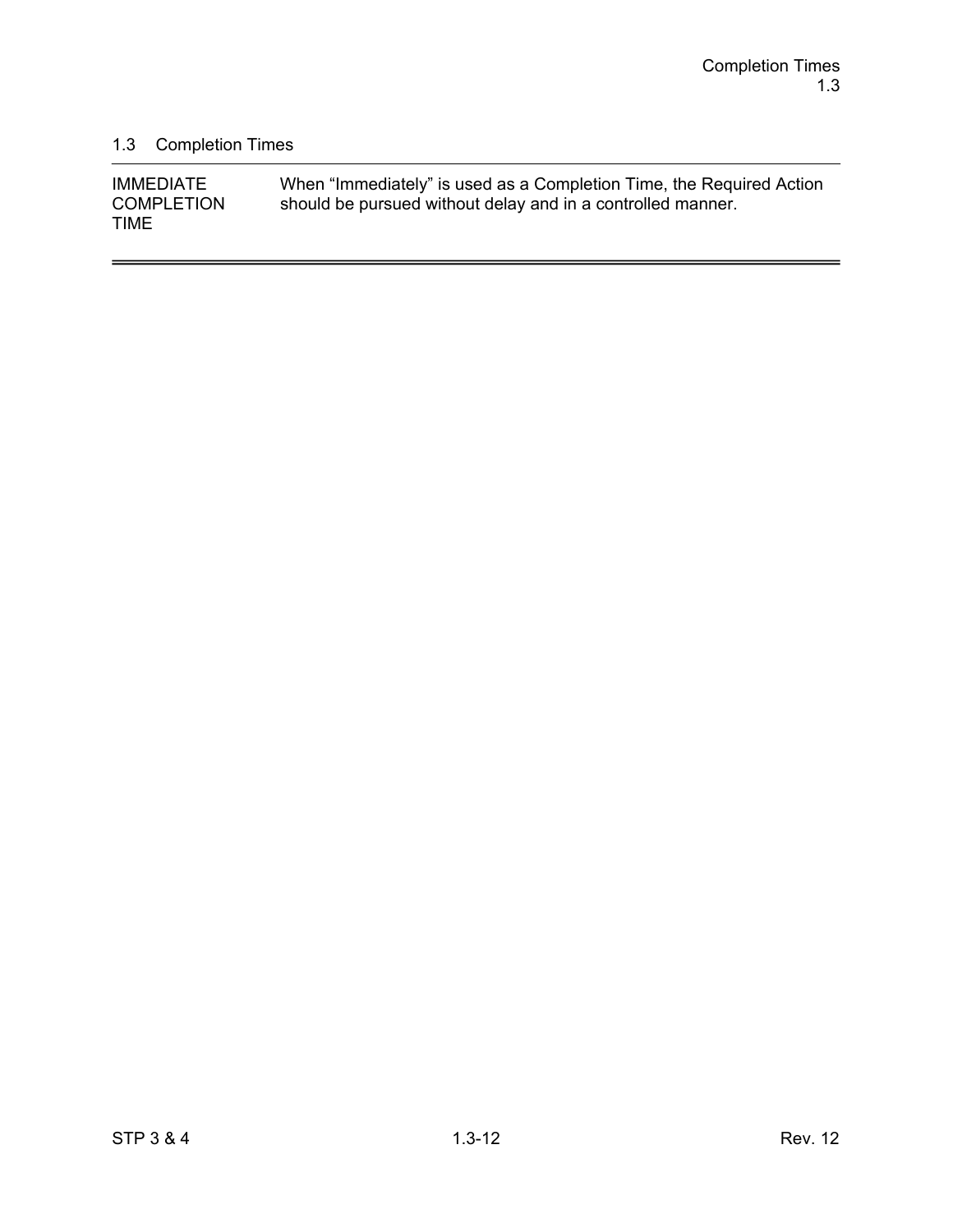### 1.0 USE AND APPLICATION

# 1.4 Frequency

| <b>PURPOSE</b>     | The purpose of this section is to define the proper use and application of<br>Frequency requirements.                                                                                                                                                                                                                                                                                                                                                                                                                                         |
|--------------------|-----------------------------------------------------------------------------------------------------------------------------------------------------------------------------------------------------------------------------------------------------------------------------------------------------------------------------------------------------------------------------------------------------------------------------------------------------------------------------------------------------------------------------------------------|
| <b>DESCRIPTION</b> | Each Surveillance Requirement (SR) has a specified Frequency in which<br>the Surveillance must be met in order to meet the associated LCO. An<br>understanding of the correct application of the specified Frequency is<br>necessary for compliance with the SR.                                                                                                                                                                                                                                                                              |
|                    | The "specified Frequency" is referred to throughout this section and each<br>of the Specifications of Section 3.0, Surveillance Requirement (SR)<br>Applicability. The "specified Frequency" consists of the requirements of<br>the Frequency column of each SR, as well as certain Notes in the<br>Surveillance column that modify performance requirements.                                                                                                                                                                                 |
|                    | Sometimes special situations dictate when the requirements of a<br>Surveillance are to be met. They are "otherwise stated" conditions<br>allowed by SR 3.0.1. They may be stated as clarifying Notes in the<br>Surveillance, as part of the Surveillance, or both. Example 1.4-4<br>discusses these special situations.                                                                                                                                                                                                                       |
|                    | Situations where a Surveillance could be required (i.e., its Frequency<br>could expire), but where it is not possible or not desired that it be<br>performed until sometime after the associated LCO is within its<br>Applicability, represent potential SR 3.0.4 conflicts. To avoid these<br>conflicts, the SR (i.e., the Surveillance or the Frequency) is stated such<br>that it is only "required" when it can be and should be performed. With an<br>SR satisfied, SR 3.0.4 imposes no restriction.                                     |
|                    | The use of "met" or "performed" in these instances conveys specified<br>meanings. A Surveillance is "met" only when the acceptance criteria are<br>satisfied. Known failure of the requirements of a Surveillance, even<br>without a Surveillance specifically being "performed," constitutes a<br>Surveillance not "met." "Performance" refers only to the requirement to<br>specifically determine the ability to meet the acceptance criteria.<br>SR 3.0.4 restrictions would not apply if both the following conditions are<br>satisfied: |
|                    | The Surveillance is not required to be performed; and<br>a.                                                                                                                                                                                                                                                                                                                                                                                                                                                                                   |
|                    | The Surveillance is not required to be met or, even if required to be<br>b.<br>met, is not known to be failed.                                                                                                                                                                                                                                                                                                                                                                                                                                |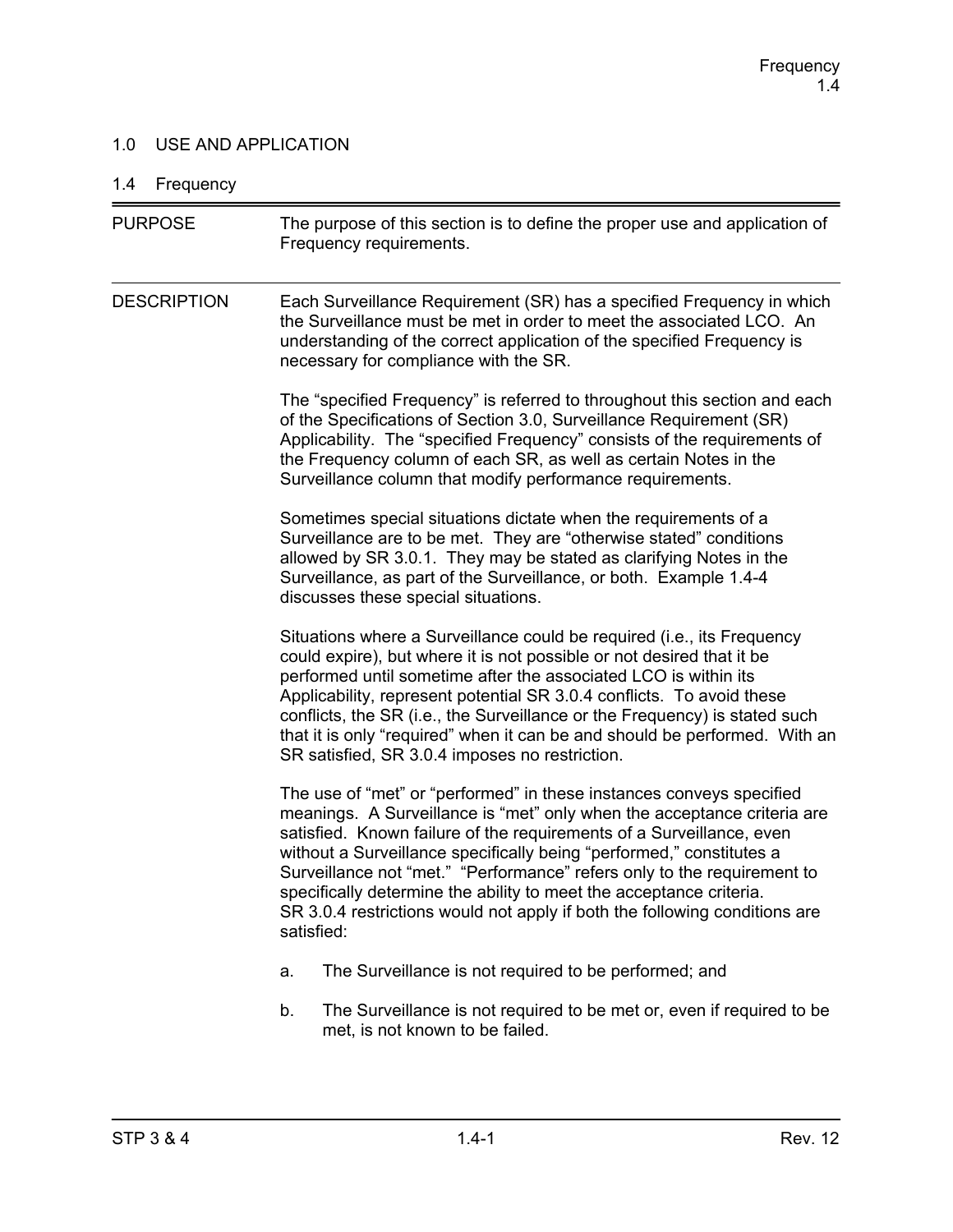EXAMPLES The following examples illustrate the various ways that Frequencies are specified. In these examples, the Applicability of the LCO (LCO not shown) is MODES 1, 2, and 3.

EXAMPLE 1.4-1

#### SURVEILLANCE REQUIREMENTS

| <b>SURVEILLANCE</b>    | <b>FREQUENCY</b> |
|------------------------|------------------|
| Perform CHANNEL CHECK. | 12 hours         |

Example 1.4-1 contains the type of SR most often encountered in the Technical Specifications (TS). The Frequency specifies an interval (12 hours) during which the associated Surveillance must be performed at least one time. Performance of the Surveillance initiates the subsequent interval. Although the Frequency is stated as 12 hours, an extension of the time interval to 1.25 times the interval specified in the Frequency is allowed by SR 3.0.2 for operational flexibility. The measurement of this interval continues at all times, even when the SR is not required to be met per SR 3.0.1 (such as when the equipment is inoperable, a variable is outside specified limits, or the unit is outside the Applicability of the LCO). If the interval specified by SR 3.0.2 is exceeded while the unit is in a MODE or other specified condition in the Applicability of the LCO, and the performance of the Surveillance is not otherwise modified (refer to Examples 1.4-3 and 1.4-4), then SR 3.0.3 becomes applicable.

If the interval as specified by SR 3.0.2 is exceeded while the unit is not in a MODE or other specified condition in the Applicability of the LCO for which performance of the SR is required, the Surveillance must be performed within the Frequency requirements of SR 3.0.2 prior to entry into the MODE or other specified condition. Failure to do so would result in a violation of SR 3.0.4.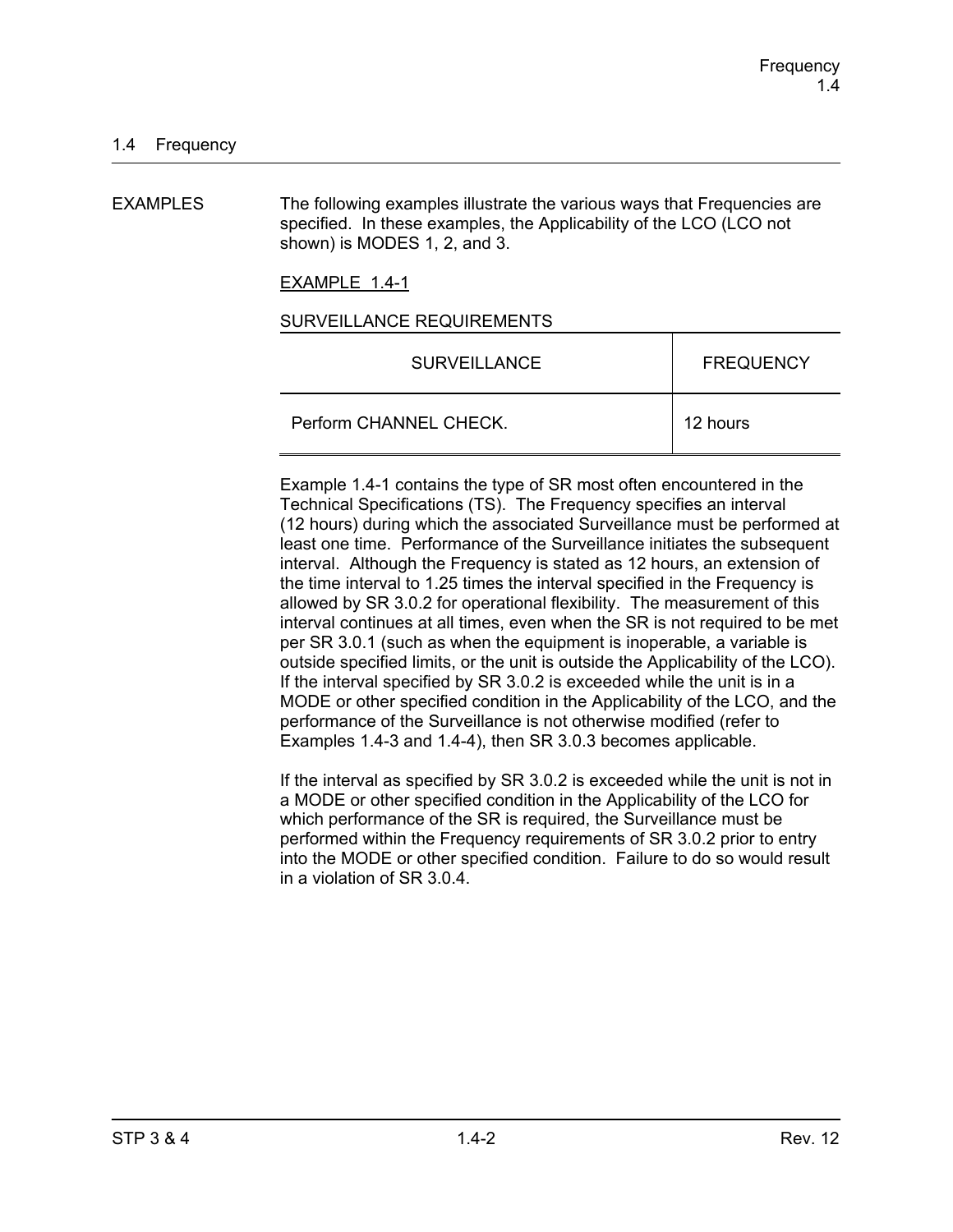EXAMPLES EXAMPLE 1.4-2

# (continued)

### SURVEILLANCE REQUIREMENTS

| <b>FREQUENCY</b>                                |
|-------------------------------------------------|
| Once within<br>12 hours after<br>$\geq$ 25% RTP |
| <b>AND</b>                                      |
| 24 hours thereafter                             |
|                                                 |

Example 1.4-2 has two Frequencies. The first is a one time performance Frequency, and the second is of the type shown in Example 1.4-1. The logical connector "AND" indicates that both Frequency requirements must be met. Each time reactor power is increased from a power level  $\le$  25% RTP to  $\ge$  25% RTP, the Surveillance must be performed within 12 hours.

The use of "once" indicates a single performance will satisfy the specified Frequency (assuming no other Frequencies are connected by "AND"). This type of Frequency does not qualify for the extension allowed by SR 3.0.2. "Thereafter" indicates future performances must be established per SR 3.0.2, but only after a specified condition is first met (i.e., the "once" performance in this example). If reactor power decreases to < 25% RTP, the measurement of both intervals stops. New intervals start upon reactor power reaching 25% RTP.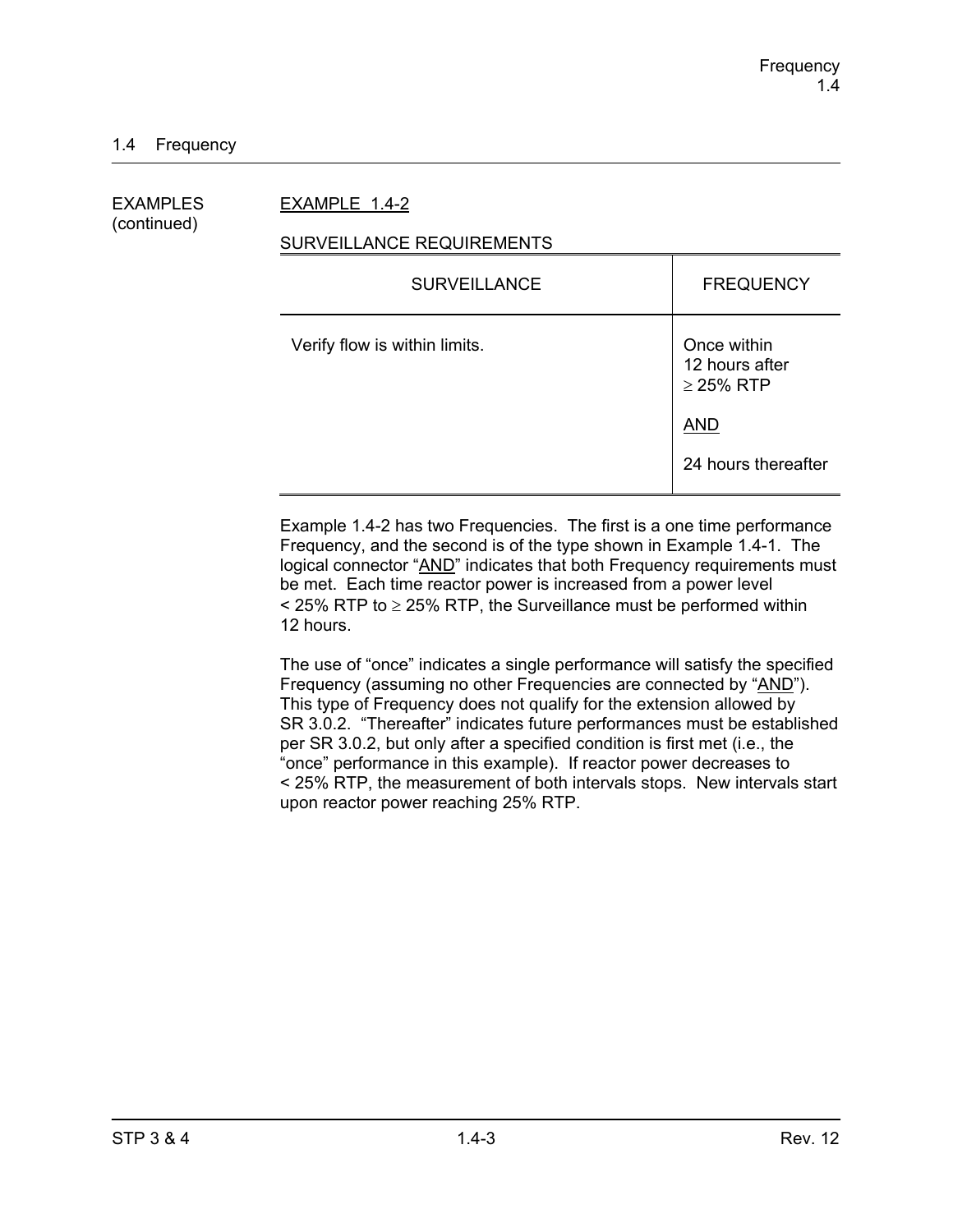### 1.4 Frequency

| EXAMPLES<br>(continued) | EXAMPLE 1.4-3                                                                                                                           |                  |  |
|-------------------------|-----------------------------------------------------------------------------------------------------------------------------------------|------------------|--|
|                         | SURVEILLANCE REQUIREMENTS                                                                                                               |                  |  |
|                         | <b>SURVEILLANCE</b>                                                                                                                     | <b>FREQUENCY</b> |  |
|                         | --NOTE---------------------------<br>--------------------------<br>Not required to be performed until 12 hours after<br>$\geq$ 25% RTP. |                  |  |
|                         | Perform channel adjustment.                                                                                                             | 7 days           |  |

The interval continues whether or not the unit operation is < 25% RTP between performances.

As the Note modifies the required performance of the Surveillance, it is construed to be part of the "specified Frequency." Should the 7 day interval be exceeded while operation is < 25% RTP, this Note allows 12 hours after power reaches  $\geq$  25% RTP to perform the Surveillance. The Surveillance is still considered to be within the "specified Frequency." Therefore, if the Surveillance were not performed within the 7 day interval (plus the extension allowed by SR 3.0.2) but operation was < 25% RTP, it would not constitute a failure of the SR or failure to meet the LCO. Also, no violation of SR 3.0.4 occurs when changing MODES, even with the 7 day Frequency not met, provided operation does not exceed 12 hours with power  $\geq$  25% RTP.

Once the unit reaches 25% RTP, 12 hours would be allowed for completing the Surveillance. If the Surveillance were not performed within this 12 hour interval, there would then be a failure to perform a Surveillance within the specified Frequency, and the provisions of SR 3.0.3 would apply.